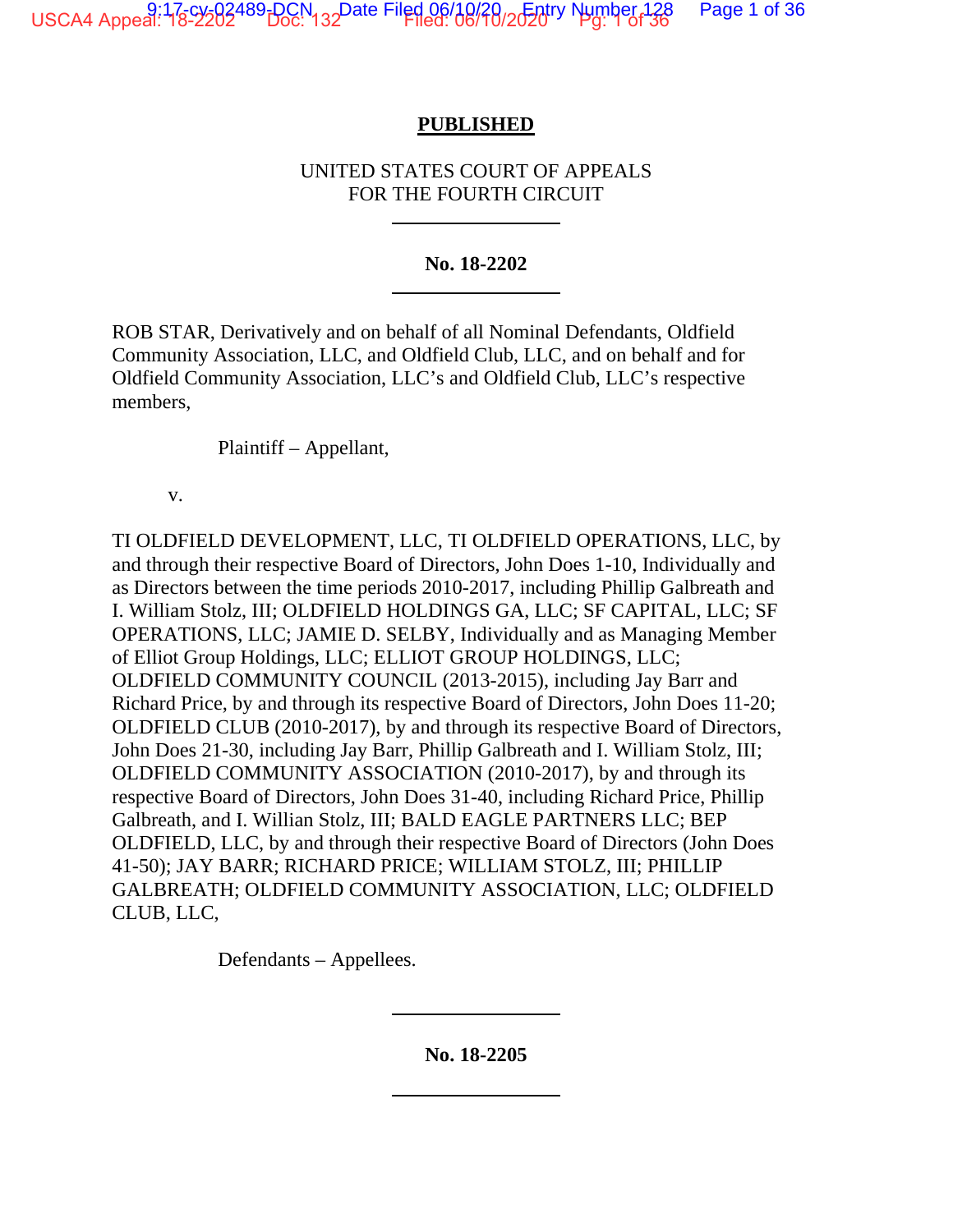ROB STAR, Derivatively and on behalf of all Nominal Defendants, Oldfield Community Association, LLC, and Oldfield Club, LLC, and on behalf and for Oldfield Community Association, LLC's and Oldfield Club, LLC's respective members,

Plaintiff – Appellant,

v.

TI OLDFIELD DEVELOPMENT, LLC, by and through their respective Board of Directors, John Does 1-10, Individually and as Directors between the time periods 2010-2017, including Phillip Galbreath and I. William Stolz, III; TI OLDFIELD OPERATIONS, LLC, by and through their respective Board of Directors, John Does 1-10, Individually and as Directors between the time periods 2010-2017, including Phillip Galbreath and I. William Stolz, III; OLDFIELD HOLDINGS GA, LLC; SF CAPITAL, LLC; SF OPERATIONS, LLC; JAMIE D. SELBY, Individually and as Managing Member of Elliot Group Holdings, LLC; ELLIOT GROUP HOLDINGS, LLC; OLDFIELD COMMUNITY COUNCIL (2013- 2015), including Jay Barr and Richard Price, by and through its respective Board of Directors, John Does 11-20; OLDFIELD CLUB (2010-2017), by and through its respective Board of Directors, John Does 21-30, including Jay Barr, Phillip Galbreath, and I. William Stolz, III; OLDFIELD COMMUNITY ASSOCIATION (2010-2017), by and through its respective Board of Directors, John Does 31-40, including Richard Price, Phillip Galbreath, and I. Willian Stolz, III; BALD EAGLE PARTNERS LLC; BEP OLDFIELD, LLC, by and through their respective Board of Directors (John Does 41-50); JAY BARR; RICHARD PRICE; WILLIAM STOLZ, III; PHILLIP GALBREATH; OLDFIELD COMMUNITY ASSOCIATION, LLC; OLDFIELD CLUB, LLC,

Defendants – Appellees.

Appeals from the United States District Court for the District of South Carolina, at Charleston. David C. Norton, District Judge. (9:17-cv-02489-DCN)

Submitted: March 26, 2020 Decided: June 10, 2020

Before AGEE, THACKER, and RUSHING, Circuit Judges.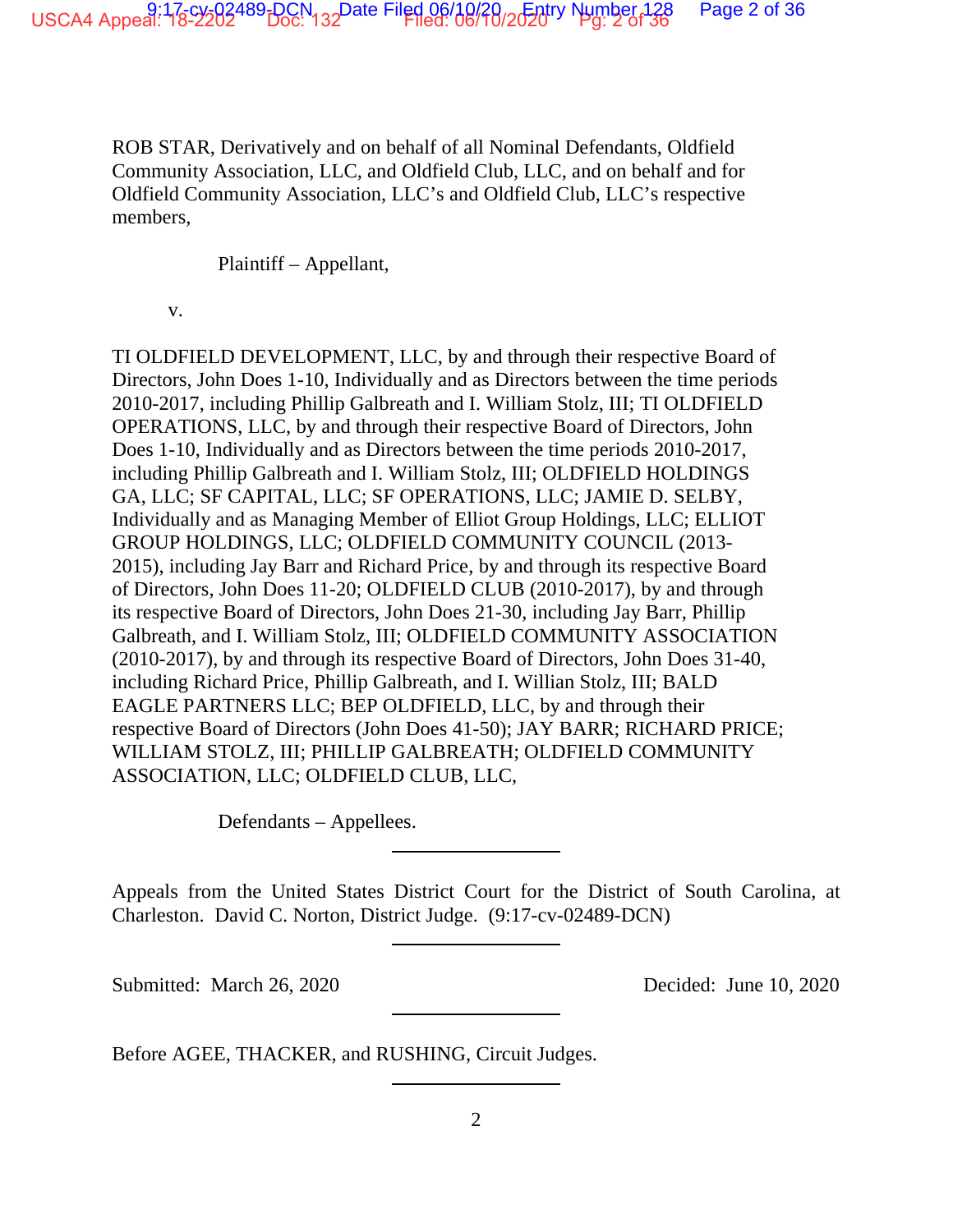Affirmed in part and dismissed in part by published opinion. Judge Agee wrote the opinion, in which Judge Thacker and Judge Rushing joined.

Denise L. Savage, SAVAGE LAW, PLLC, Beaufort, South Carolina, for Appellant. Merritt G. Abney, Matthew W. Orville, NELSON MULLINS RILEY & SCARBOROUGH, LLP, Charleston, South Carolina, for Appellees TI Oldfield Development, LLC; TI Oldfield Operations, LLC; SF Operations, LLC; SF Capital, LLC; Oldfield Holdings GA, LLC; I. Williams Stolz; and Phillip Galbreath. Ian S. Ford, Ainsley F. Tillman, FORD WALLACE THOMSON LLC, Charleston, South Carolina, for Appellees Oldfield Club and its Post-Turnover Board of Directors. Krista M. McGuire, A. Smith Podris, PARKER POE ADAMS & BERNSTEIN LLP, Charleston, South Carolina, for Appellees Oldfield Community Council, LLC; Richard Price; and Jay Barr. Joseph E. DaPore, Russell G. Hines, YOUNG CLEMENT RIVERS, LLP, Charleston, South Carolina, for Appellees Oldfield Community Association, improperly named as "Oldfield Community Association, LLC," and Richard Price and John Does 31-40 in their capacity as community-elected Board Members of the same Post-Turnover. Stephen Bucher, BUCHER LEGAL, LLC, Mt. Pleasant, South Carolina, for Appellee Richard Price, in his capacity as a community-elected member of the Board of Directors for Oldfield Community Association Pre-Turnover. Matthew Tillman, WOMBLE BOND DICKINSON (US) LLP, Charleston, South Carolina, for Appellee BEP Oldfield, LLC. Keri M. Martin, WEINER SHEARHOUSE WEITZ GREENBERG & SHAWE, LLP, Savannah, Georgia, for Appellee Bald Eagle Partners, LLC. Jared H. Garraux, Carmen V. Ganjehsani, RICHARDSON PLOWDEN & ROBINSON, PA, Columbia, South Carolina, for Appellee Oldfield Community Association, LLC, by and through its respective Board of Directors, including Phillip Galbreath and I. William Stolz, III. Thomas C. Taylor, LAW OFFICE OF THOMAS C. TAYLOR, LLC, Hilton Head, South Carolina, for Appellee Jamie D. Selby, Individually and as Managing Member of Elliot Group Holdings, LLC.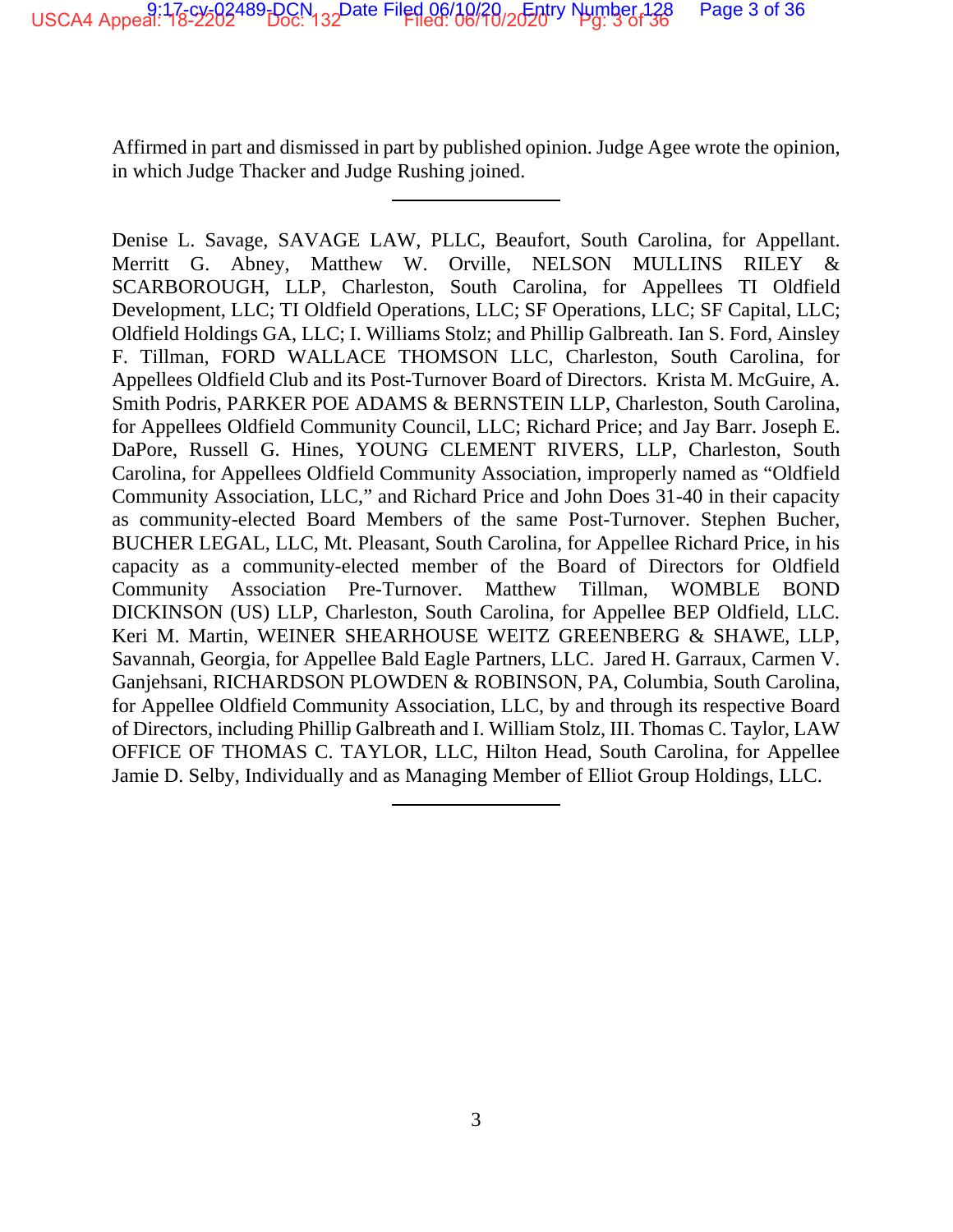AGEE, Circuit Judge:

After the Boards of Directors responsible for the management of Oldfield, a residential community in South Carolina, filed lawsuits raising claims related to its development, Rob Star, a resident, filed a derivative action alleging similar claims against nearly identical defendants. The district court thereafter dismissed his derivative action for failure to meet the requirements of Federal Rule of Civil Procedure 23.1 and for failure to state a claim under Rule 12(b)(6). In the meantime, the Boards settled their lawsuits.

For the reasons that follow, we conclude the settlements mooted Star's claims insofar as they were related to the ones asserted by the Boards. We therefore dismiss his appeal as to those claims for lack of subject matter jurisdiction. And to the extent Star asserted claims falling outside the scope of those asserted by the Boards' Complaints, we conclude that those claims were either also rendered moot by the settlement agreements or were otherwise properly dismissed by the district court.

I.

To begin, we review the history of Oldfield's development and the competing lawsuits which grew out of events during its development.

### A.

Oldfield was created in 2000 by a Declaration of Covenants, Conditions, and Restrictions (the "Governing Documents")—recorded by Oldfield, LLC, the original developer—as a planned community consisting of 540 residences, a golf course, and other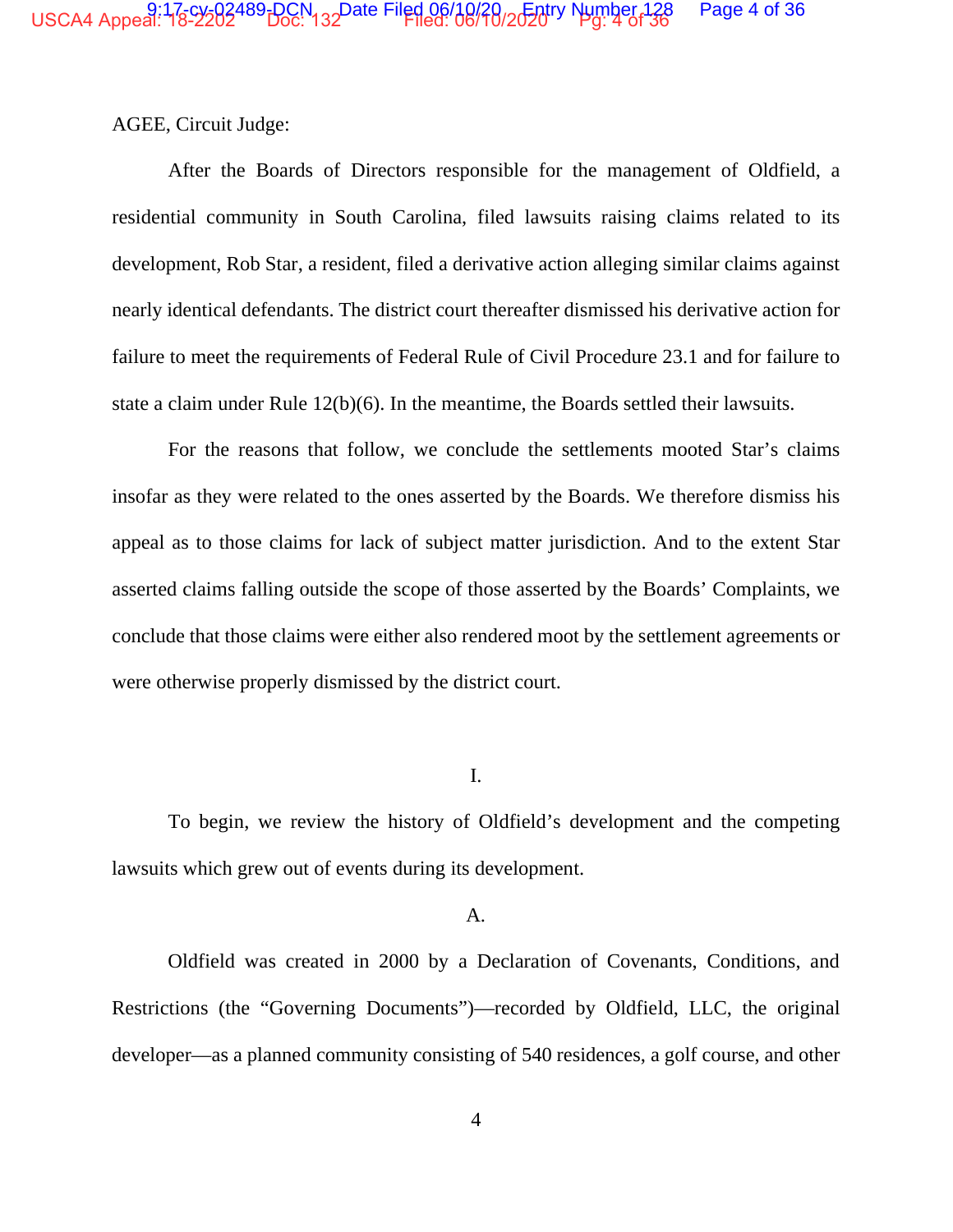#### USCA4 Appeal: 178-2202489-DCN<sub>132</sub>Date Filed 06/10/20-20try Number 128 Page 5 of 36

amenities. In turn, the Governing Documents created two not-for-profit limited liability corporations to manage Oldfield, each of which is governed by its own Board of Directors. The Oldfield Club (the "Club") operates the golf course and recreational facilities, and collects mandatory social dues from all members of the Oldfield community for the maintenance of non-golf-related recreational facilities.<sup>1</sup> Meanwhile, the Oldfield Community Association (the "Association") is a homeowners' association that conducts all residential property duties and collects mandatory dues from property owners on a monthly basis. A portion of the Association dues also goes to the Club for the maintenance of non-golf facilities.

In 2010, Oldfield, LLC sold or assigned its remaining lots and development rights to TI Oldfield Development, LLC and TI Oldfield Operations, LLC (collectively, "TI Oldfield"). From 2010 until 2015, TI Oldfield had the right, as declarant and sponsor under the Oldfield Governing Documents, to appoint a majority of directors on both the threemember Club and five-member Association Boards. During this period, TI Oldfield appointed three members to each Board, including TI Oldfield principals William Stolz and Phillip Galbreath.

In 2013, TI Oldfield sold or assigned approximately 109 lots to BEP Oldfield, LLC, and its wholly-owned subsidiary, Bald Eagle Partners, LLC (collectively, "BEP Oldfield"). As part of this deal, TI Oldfield also conveyed certain declarant rights to BEP Oldfield.

 $1$  Residents may also apply for an equity golf membership, which is accompanied by additional golf member dues and voting rights with respect to golf facility issues.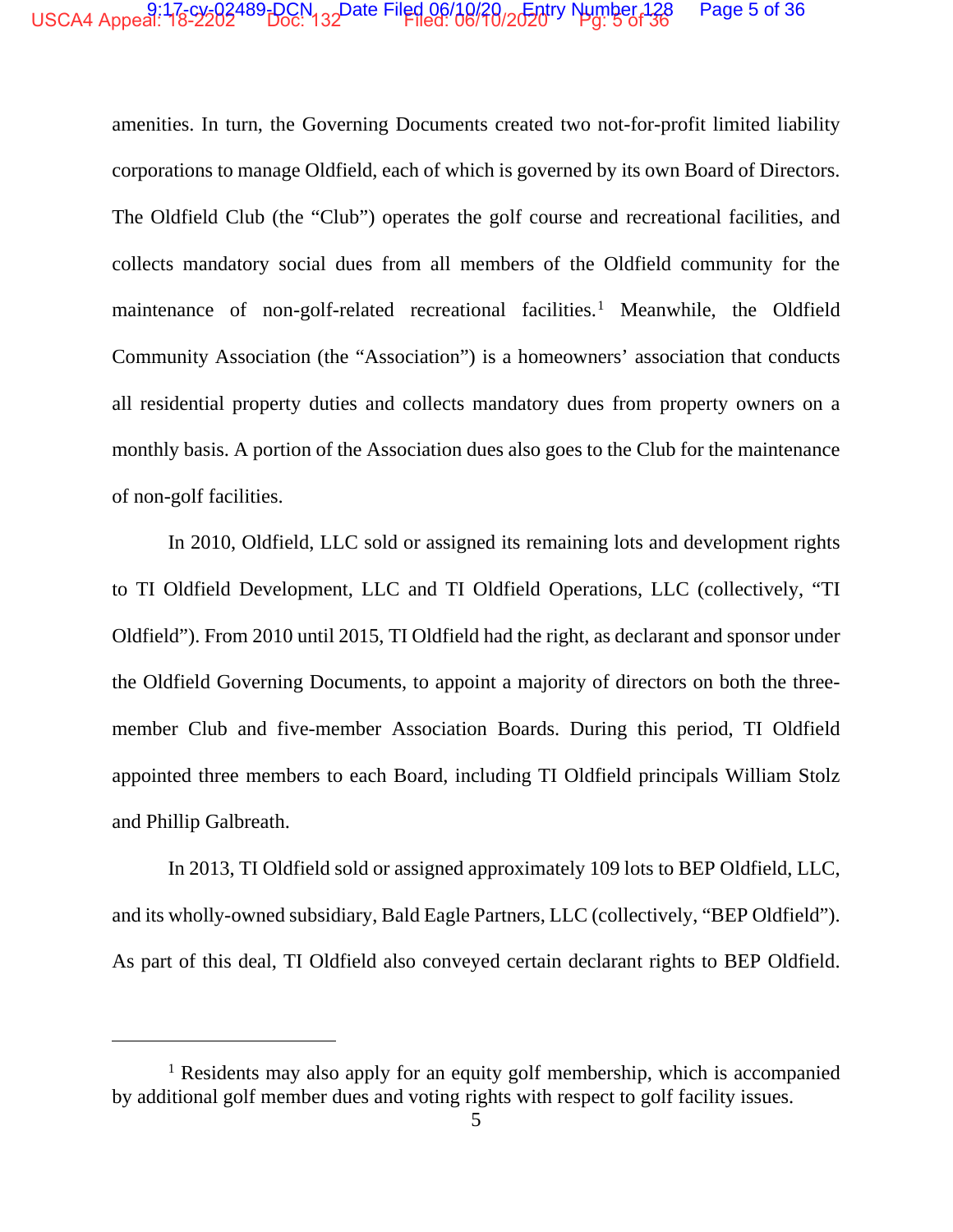# USCA4 Appeal: 175°2′262489-DCN 132Date Filed 06/10/26 *Entry* Number 128 Page 6 of 36

These included the right to appoint a member to the Association Board (but not the Club Board) and exemption from the requirement to pay Club dues. Thus, from late 2013 until early 2016, the Association Board consisted of one director appointed by BEP Oldfield (Scott DeCain), two directors appointed by TI Oldfield (Stolz and Galbreath), and two directors elected by the Oldfield community.

In December 2015, TI Oldfield turned over control of Oldfield to the Club and the Association (the "turnover"). In addition, its right to appoint a majority of directors on both Boards expired (though it retained the right to appoint a minority of directors on both). In early 2016, the Club and Association held Board elections; each has since had a majority of Board members elected by the Oldfield community. Specifically, at turnover, the composition of the Association's five-director Board shifted to three community-elected members and two TI Oldfield- and BEP Oldfield-appointed directors.<sup>2</sup> Similarly, the Club's Board increased its number of directors from three to seven, the majority of whom—two community members and four equity golf members—are also communityelected.<sup>3</sup>

B.

 $2$  Further, "at the time of the next annual meeting of the [Association], in the [f]all of 2016," the number of directors was increased to seven, with one appointed by TI Oldfield and six "elected by members." J.A. 685.

<sup>&</sup>lt;sup>3</sup> In turn, the one TI Oldfield-appointed director, Galbreath, has recused himself from Board decisions involving these lawsuits.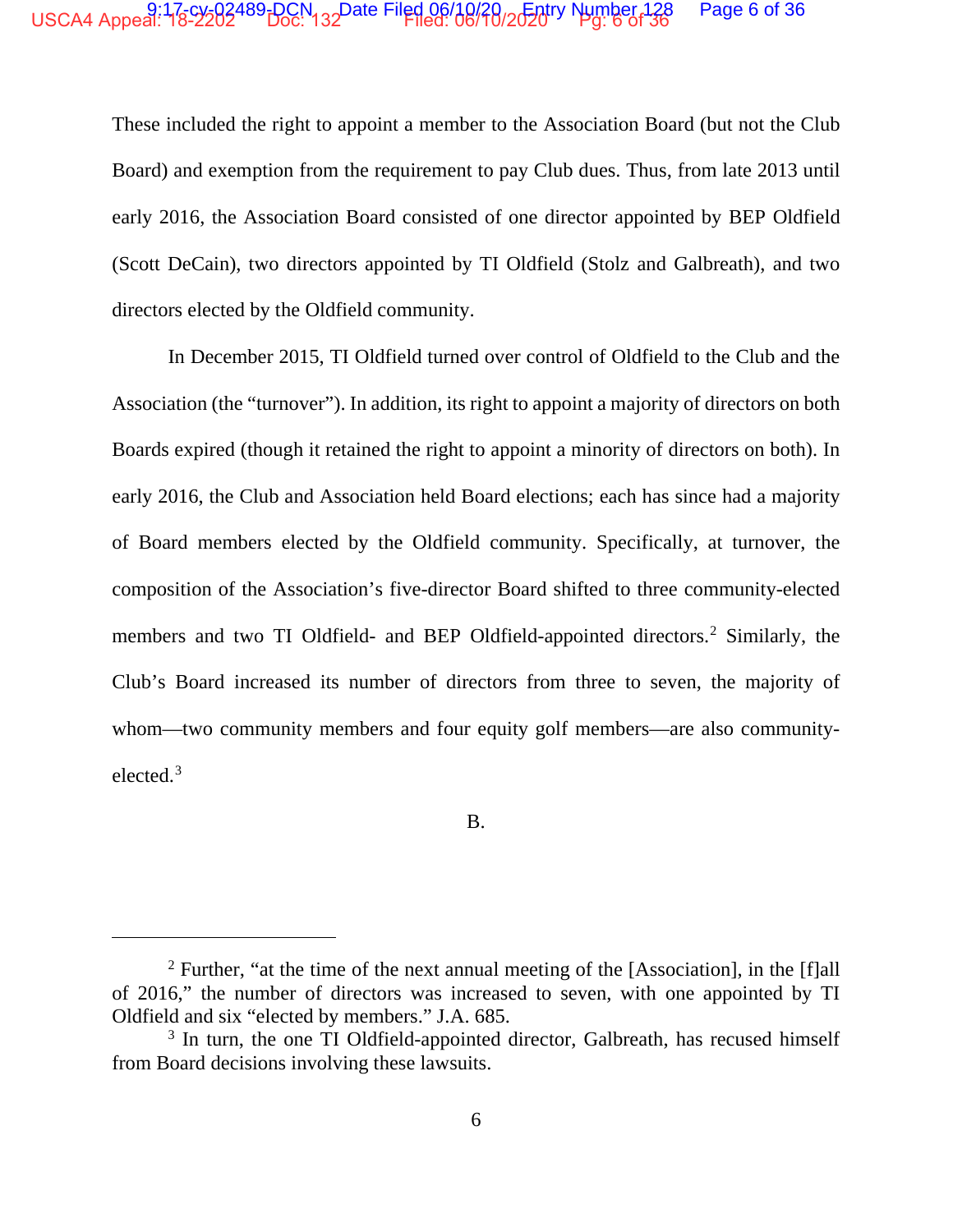#### USCA4 Appeal: 178-2202489-DCN 132Date Filed 06/10/20 20 20try Number 128 Page 7 of 36

In early 2017, both community-controlled Boards filed separate lawsuits against TI Oldfield, Galbreath, Stolz, and Jaime Selby—previously the general manager of the Club and Association—along with certain entities affiliated with these defendants.<sup>45</sup> Both suits alleged that the defendants in their respective actions engaged in mismanagement during the development and operation of Oldfield prior to the turnover, asserting among other claims breach of fiduciary duty, self-dealing, breach of contract, interference with prospective contractual relations, tortious interference with contractual relations, civil conspiracy and declaratory relief, negligent misrepresentation, negligent and wrongful acts, and a cause of action for preliminary injunction and declaratory judgment. See Complaint at 18–29, Oldfield Comm. Ass'n v. TI Oldfield Dev., LLC, No. 9:17-cv-794-DCN (D.S.C. March 24, 2017), ECF No. 1-1 (the "Association Complaint"); see also Complaint at 7-15, Oldfield Club v. TI Oldfield Dev., LLC, No. 9:17-cv-452-DCN (D.S.C. Feb. 15, 2017), ECF No. 1-1 (the "Club Complaint").

The Association's claims may be grouped into three categories: (1) mismanagement of funds; (2) violation of various duties in the sale of the Greeters Store; and (3) divestment of assets in an effort to become judgment-proof.

The first category—mismanagement of funds—concerns the three separate accounts that fund the Association: (1) the General Operating Fund, (2) the Capital Reserve

<sup>&</sup>lt;sup>4</sup> The Club's suit was originally filed in state court in January 2017 (and the Association's in February) but both were subsequently removed to federal court by the defendants.

<sup>&</sup>lt;sup>5</sup> The Association also named BEP Oldfield and the BEP-appointed Association Board director, DeCain, as defendants.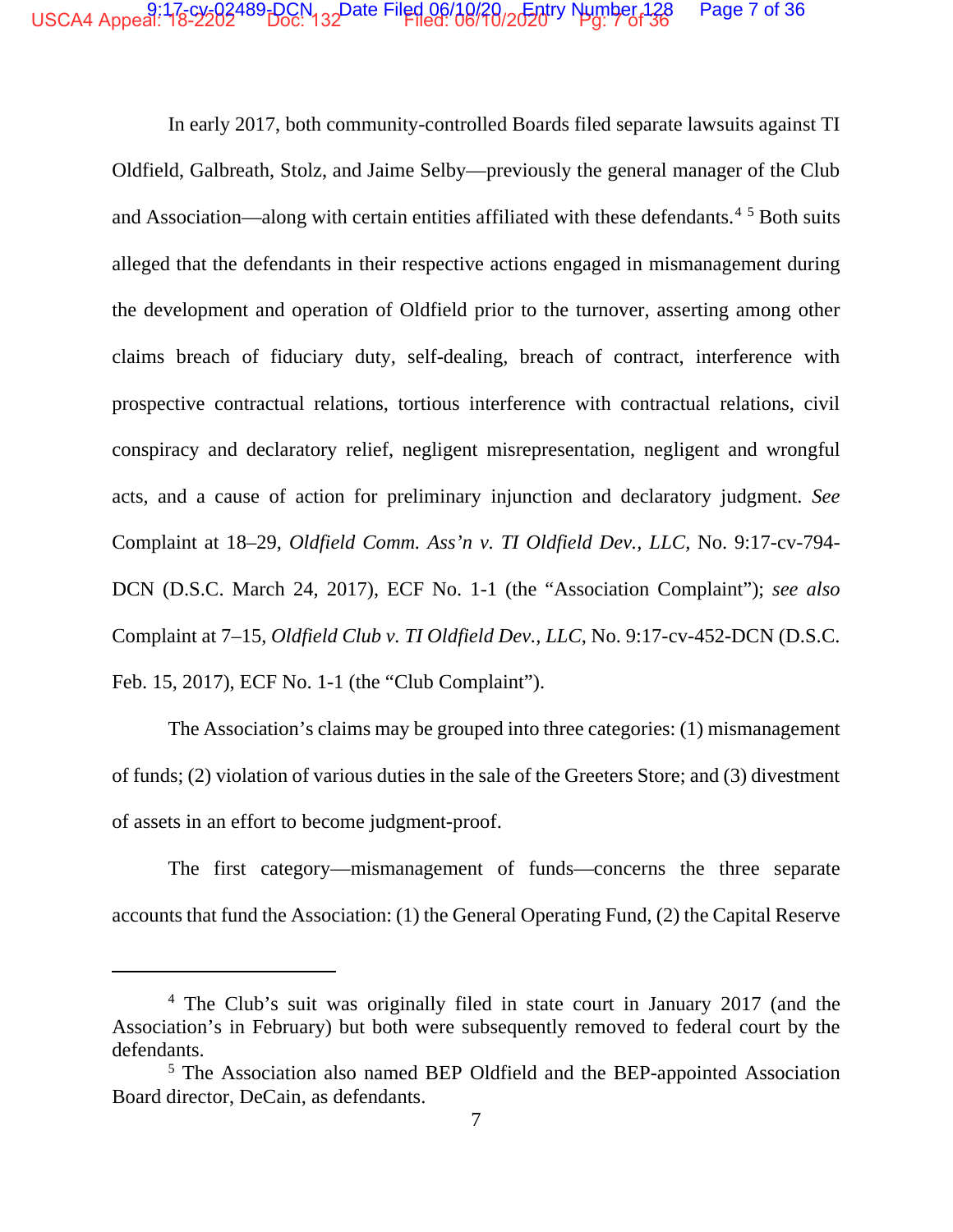Fund (which accumulates funding for future repairs and replacement of community assets, such as roads and sidewalks), and (3) the Community Enhancement Fund (which was "to be used for such purposes as the Board determines to be beneficial to the general good and welfare of Oldfield and [fall] outside the [G]eneral [O]perating budget," J.A. 1692). According to the Association Complaint, TI Oldfield and a number of directors failed to appropriately manage these funds. Between 2011 and 2015, the defendants allegedly transferred funds from the Community Enhancement Fund to the Capital Reserve Fund to offset some of the contributions TI Oldfield was required to pay into the Capital Reserve Fund, thereby inappropriately utilizing assets from the Enhancement Fund and creating a shortfall to the Reserve Fund.<sup>6</sup> The Complaint also alleges the defendants failed to make

<sup>6</sup> Specifically, the Association's Governing Documents provided that the Association Board could "assess owners for a Community Enhancement and Marketing Fee," J.A. 606, that would be incurred upon "each subsequent transfer of title to a Unit in the Project (i.e., all resales)." J.A. 1692. "The amount of this transfer fee [was] to be determined by the Board and . . . capped at [one percent] of the gross selling price." J.A. 1692. These fees were then to be deposited in the Community Enhancement Fund, which was to be "fully separate from the [O]perating and [R]eserve accounts." Association Complaint at 7. However, according to the Association, the defendant directors—acting at the behest of TI Oldfield—voted to divert the fees permanently to the Capital Reserve Fund. In sum, the Association's Complaint alleged, "[a]ll sources used by the [d]efendants from the [Enhancement Fund] inappropriately amounted to \$480,392 between 2011 and 2015." *Id.* at 9.

Meanwhile, the Governing Documents also required "budgeting and funding into [the Reserve Fund] amounts sufficient to meet the projected needs of capital asset replacement." J.A. 552–53. From 2011 to 2015, TI Oldfield was to cover the budget deficits in this Fund. However, during this period, TI Oldfield and the defendant directors failed in two ways to properly fund this account. First, "the amount of money by which they wrongfully offset their obligations with the [Community Enhancement assets] was based on inaccurate and inflated 'projected' [transfer fee] revenue, not the actual realized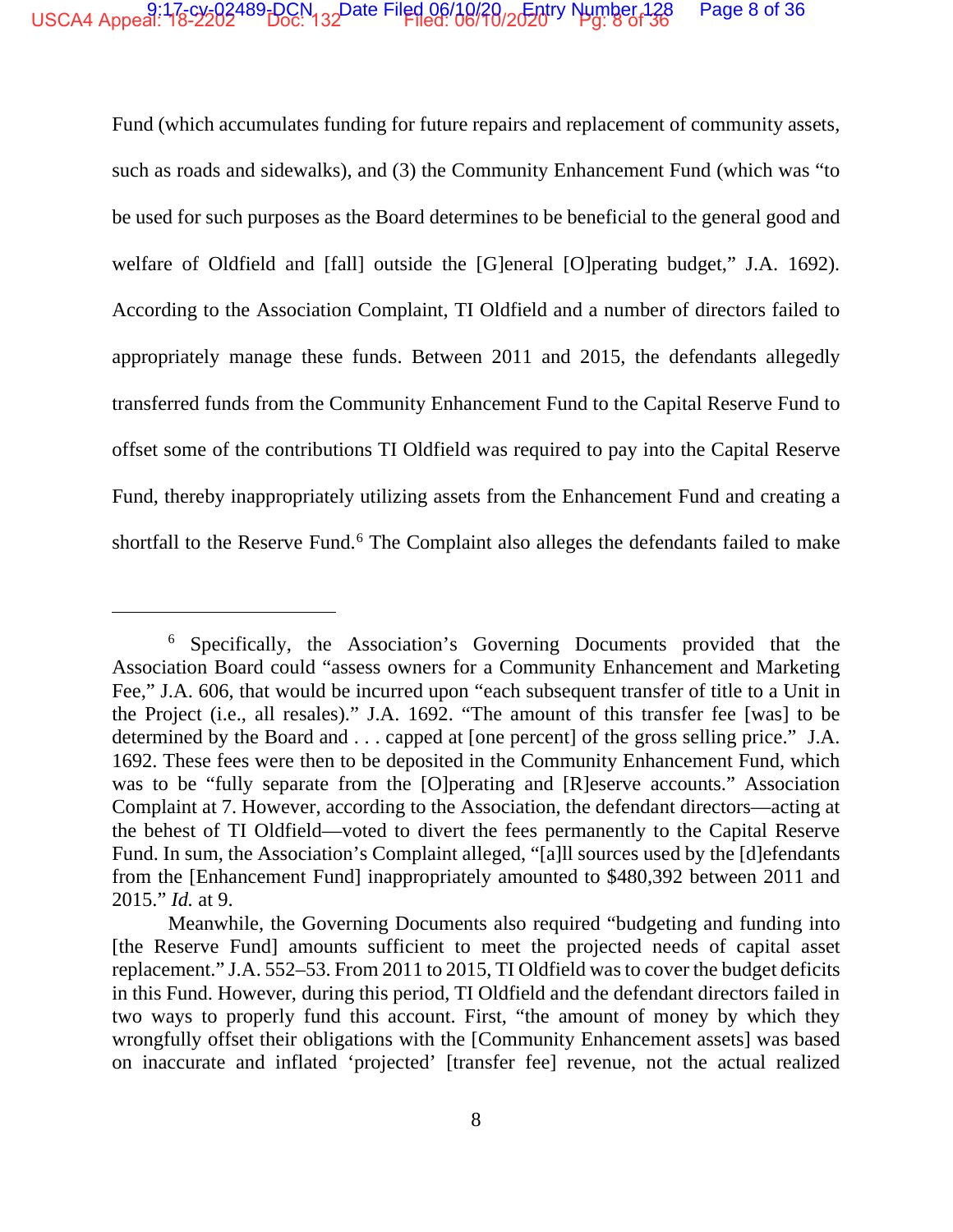#### USCA4 Appeal: 178-2202489-DCN 132Date Filed 06/10/20-20 Tytry Number 128 Page 9 of 36

up a budget deficit in the General Operating Fund. In sum, according to the Association's Complaint, the accounts were underfunded by a total of nearly \$2.5 million. In turn, the Association Board increased member assessments by ten percent to address these deficits.

The second category of claims concerns the sale of the Greeters Store, a building at the entrance of Oldfield that serves a variety of community functions. In October 2016, TI Oldfield conveyed the Store to its subsidiary, Oldfield Holdings, which four days later sold it to Elliot Group Holdings, which was founded by Selby. Upon discovering the sale, the Club and Association terminated Selby's employment. According to the Association, both Selby and TI Oldfield knew that the Club and Association had an interest in acquiring the Store as part of the turnover. But—as the Complaint alleges—by acting on the sale of the Store for his own gain, Selby violated the terms of his employment contract. Likewise, the Complaint alleges, TI Oldfield and the named directors violated their obligation to act in good faith to Club and Association members as part of sale negotiations by intentionally failing to bring this sale opportunity to their attention.

<sup>[</sup>transfer fee] revenue." Association Complaint at 10–11. This resulted in a Reserve shortfall of approximately \$163,532 from 2011 to 2014. Second, TI Oldfield and the defendant directors relied on an "outdated reserve study that severely underestimated the actual costs necessary to fully account for the [Reserve Fund's] future expenditures" and thereby failed to ensure "that balances would remain sufficient to cover anticipated maintenance, repairs, and replacements of the Common Assets of the community." Id. at 11. The Board calculated the "total shortfall to the [Reserve Fund] to be approximately \$648,454" between 2011 and 2015. Id.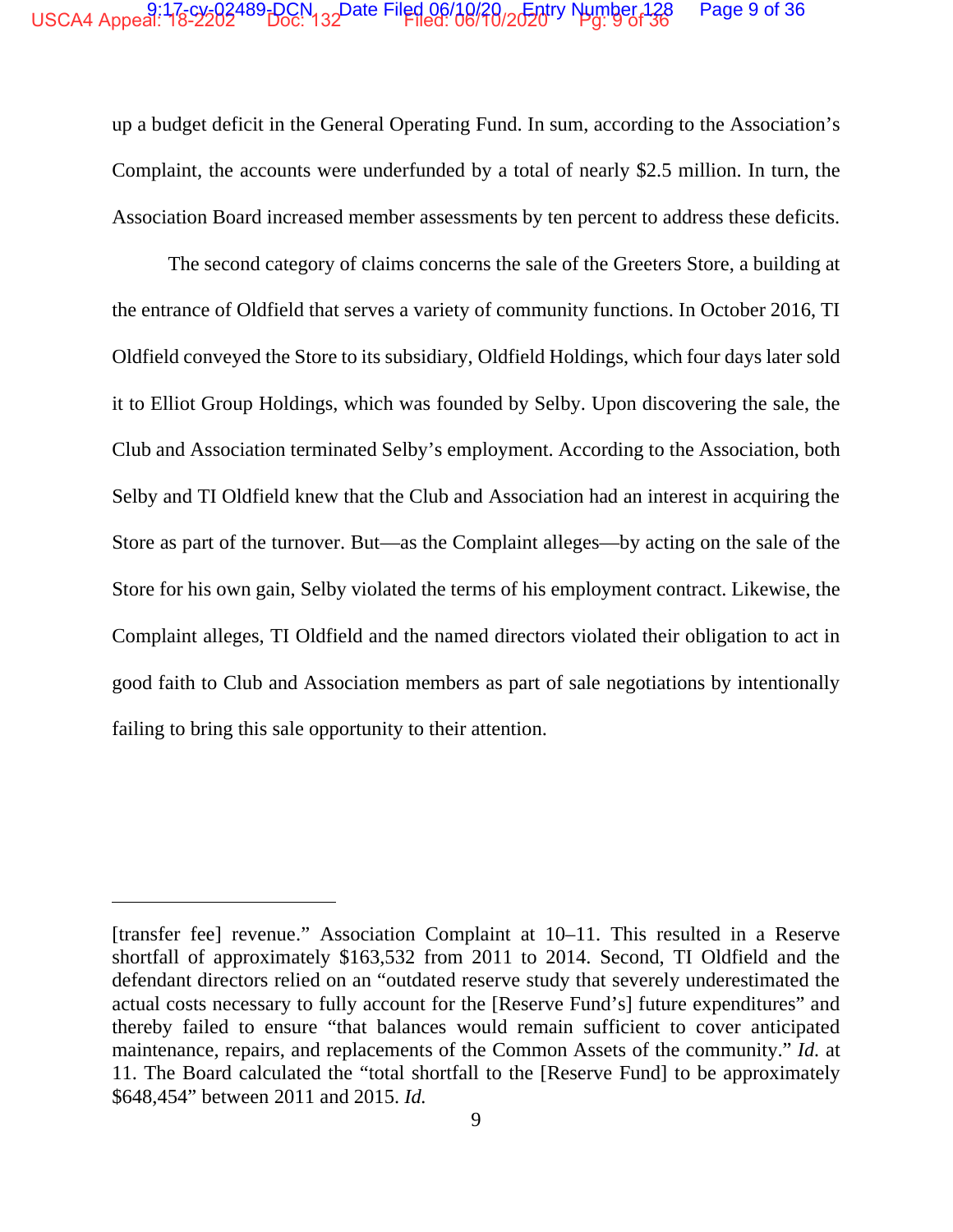### USCA4 Appeal: 17<sup>5</sup>°2202489-BCN 132 ate Filed 06/10/20 *Entry* Number 1786 Page 10 of 36

Finally, according to the Association Complaint, TI Oldfield divested itself of assets—such as the Greeters Store—in an attempt to become judgment-proof with respect to any claims that would arise out of the turnover.

The Club Complaint similarly asserts that TI Oldfield, Galbreath, and certain other directors violated their fiduciary duties to the Club and its members by turning over the golf and other country club facilities in deficient condition. These deficiencies included neglected physical facilities; TI Oldfield's limitation of "the number of certain types of memberships to avoid reaching a number that might trigger turnover";<sup>7</sup> an "artificial limiting of certain types of memberships" that caused TI Oldfield "to turn over a club with fewer [equity] members than contemplated by the original transfer documents" and thus "significantly less annual revenue than contemplated," Club Complaint at 4;<sup>8</sup> mismanaged

 $<sup>7</sup>$  Although not specifically alleged in the Club Complaint, it appears that a number</sup> of events could trigger turnover. As pertinent to this allegation, "192 outstanding golf memberships" could trigger turnover, at which point Club members could vote to approve turnover. J.A. 689; *see also* J.A. 674. However, an alternate triggering event was twelve months of positive cash flow, at which point TI Oldfield—at any time and in its own discretion—could initiate turnover; the record indicates that it was fulfillment of this condition "during 2014" that in fact resulted in the turnover of the Club. J.A. 695. (This is in contrast to turnover of the Association, which automatically occurred in December 2015 without community input.)

<sup>8</sup> TI Oldfield had apparently guaranteed at least 250 golf memberships—both equity and non-equity—before conveying title of Club facilities to the Club. Although such transfer of Club facilities was to occur on or before turnover, it was not to occur "'before the sale of at least 250 Golf Memberships' unless approved by [sixty-five percent] of the Club's equity memberships." J.A. 957. However, as the Oldfield Community Council (the "OCC"), a since-dissolved non-profit organization created by Oldfield homeowners to oversee the turnover, observed, "many of the previously sold memberships ha[d] lapsed." J.A. 689.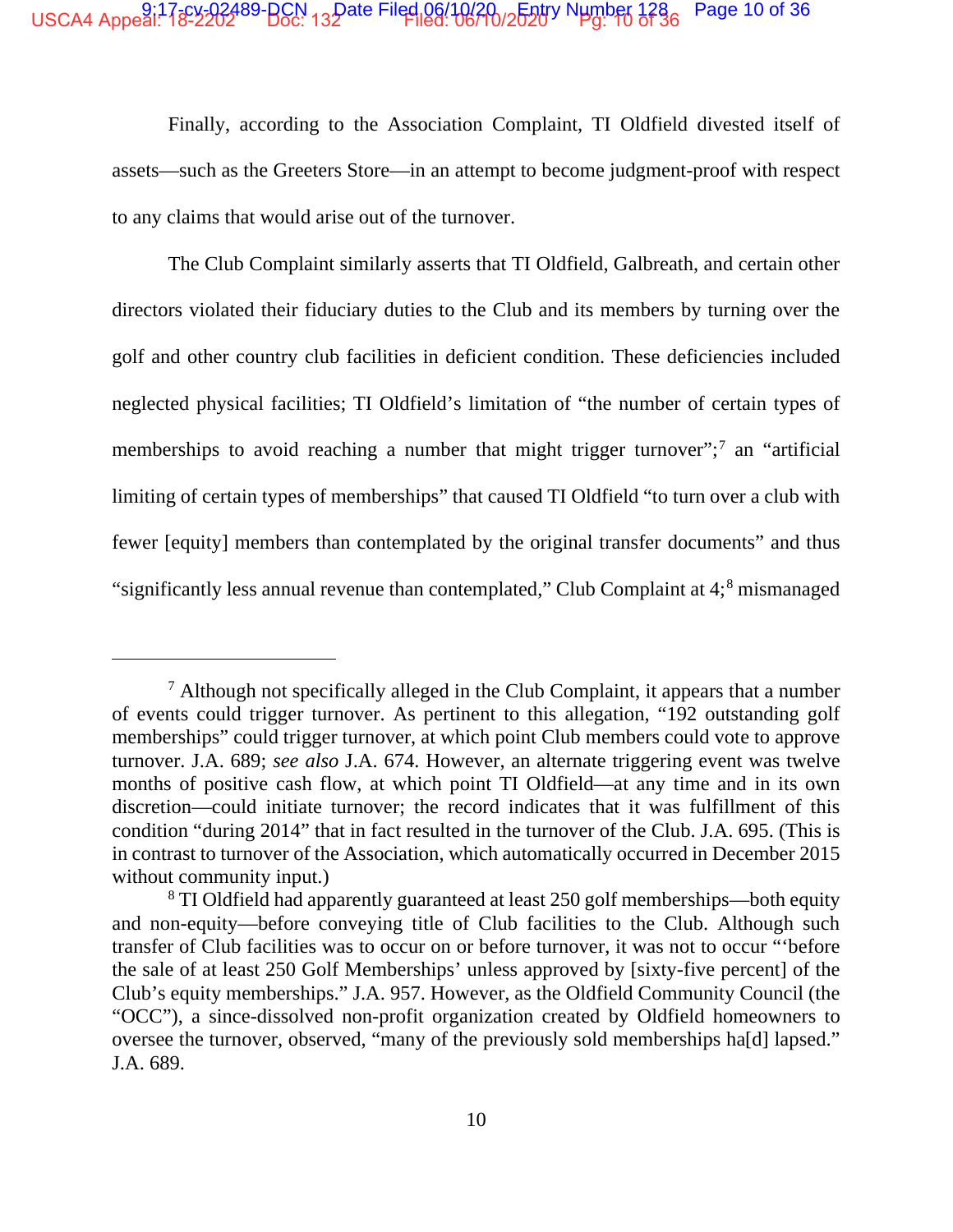# USCA4 Appeal: 132-202489-BCN 132 ate Filed 06/10/20 /2520 N Number 1286 Page 11 of 36

finances; the sale of the Greeters Store to Selby; and divestment of assets in an attempt to become judgment-proof.

 $C_{\cdot}$ 

After the Boards filed their respective lawsuits, Star, an Oldfield resident who is a social member of the Association and club member of the Club,<sup>9</sup> moved to intervene in both actions. The district court denied his motions, finding that intervention would be improper because he had failed to demonstrate that the Boards were not adequately representing the interests of membership in their respective actions, and that Star could seek to protect his own individual interests by pursuing a separate lawsuit. Star then filed a derivative action pursuant to Rule  $23.1^{10}$ —which is now before us—on behalf of the Club and Association, raising similar claims against nearly identical defendants.

<sup>&</sup>lt;sup>9</sup> That is, not an equity golf member.

 $10$  This Rule outlines the requirements for the filing of a derivative suit, providing that it "applies when one or more shareholders or members of a corporation or an unincorporated association bring a derivative action to enforce a right that the corporation or association may properly assert but has failed to enforce." Fed. R. Civ. P. 23.1(a). Nonetheless, "[t] he derivative action may not be maintained if it appears that the plaintiff does not fairly and adequately represent the interests of shareholders or members who are similarly situated in enforcing the right of the corporation or association." Id.

In turn, it sets forth a number of specific pleading requirements, providing the complaint must:

<sup>(1)</sup> allege that the plaintiff was a shareholder or member at the time of the transaction complained of, or that the plaintiff's share or membership later devolved on it by operation of law;

<sup>(2)</sup> allege that the action is not a collusive one to confer jurisdiction that the court would otherwise lack; and

<sup>(3)</sup> state with particularity: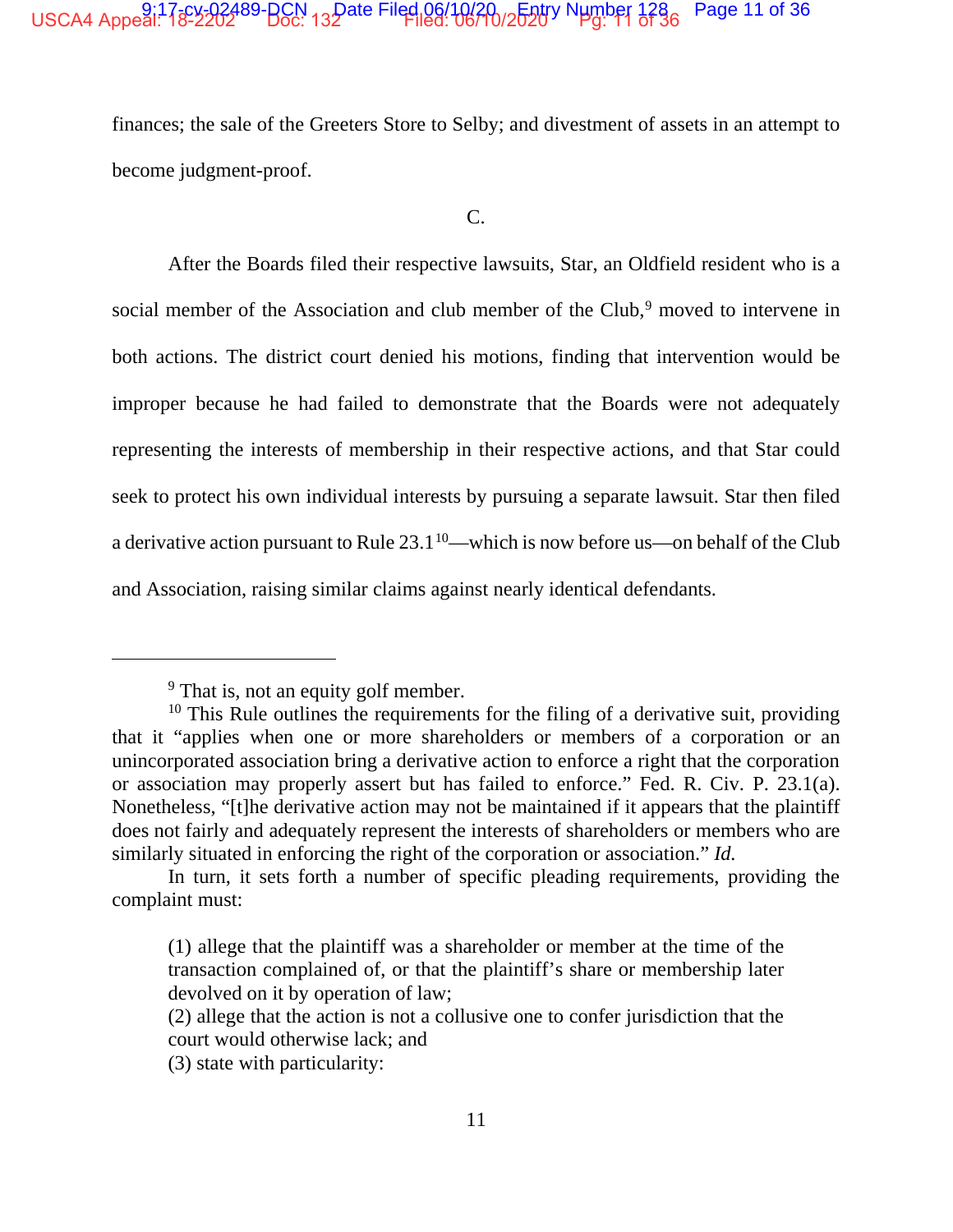# USCA4 Appeal: 17<sup>8</sup>°2202489-BCN 132ate Filed 06/10/20 /2520 N Hmber 1236 Page 12 of 36

Star's lawsuit was filed against TI Oldfield, BEP Oldfield, certain developerappointed directors,<sup>11</sup> and Selby. Like the Boards' Complaints, Star's alleged that TI Oldfield misappropriated Oldfield's funds by: (1) repurposing funds from the Community Enhancement Fund to the Capital Reserve Fund, reducing TI Oldfield's contributions to the Reserve Fund; (2) failing to adequately fund the latter; and (3) underfunding the General Operating Account. And like the Association Complaint, Star asserted that as the result of a shortfall of approximately \$2.5 million, the Association increased member assessments by about ten percent. Similarly, according to Star, when TI Oldfield sold certain lots to BEP Oldfield, it transferred only its declarant rights—but not the obligation to pay dues to the Club—causing a shortfall in dues that was passed along to members.

Star's Complaint also likewise alleged that TI Oldfield wrongfully converted the Greeters Store for its own use rather than turning it over to the Club and Association, and conspired with Selby to sell the store to the detriment of the Club and Association. Further, Star asserted, TI Oldfield violated the terms of transfer by turning over to the Club a golf

Fed. R. Civ. P. 23.1(b).

<sup>(</sup>A) any effort by the plaintiff to obtain the desired action from the directors or comparable authority and, if necessary, from the shareholders or members; and

<sup>(</sup>B) the reasons for not obtaining the action or not making the effort.

<sup>&</sup>lt;sup>11</sup> However, it did not name DeCain or any directors appointed by BEP Oldfield.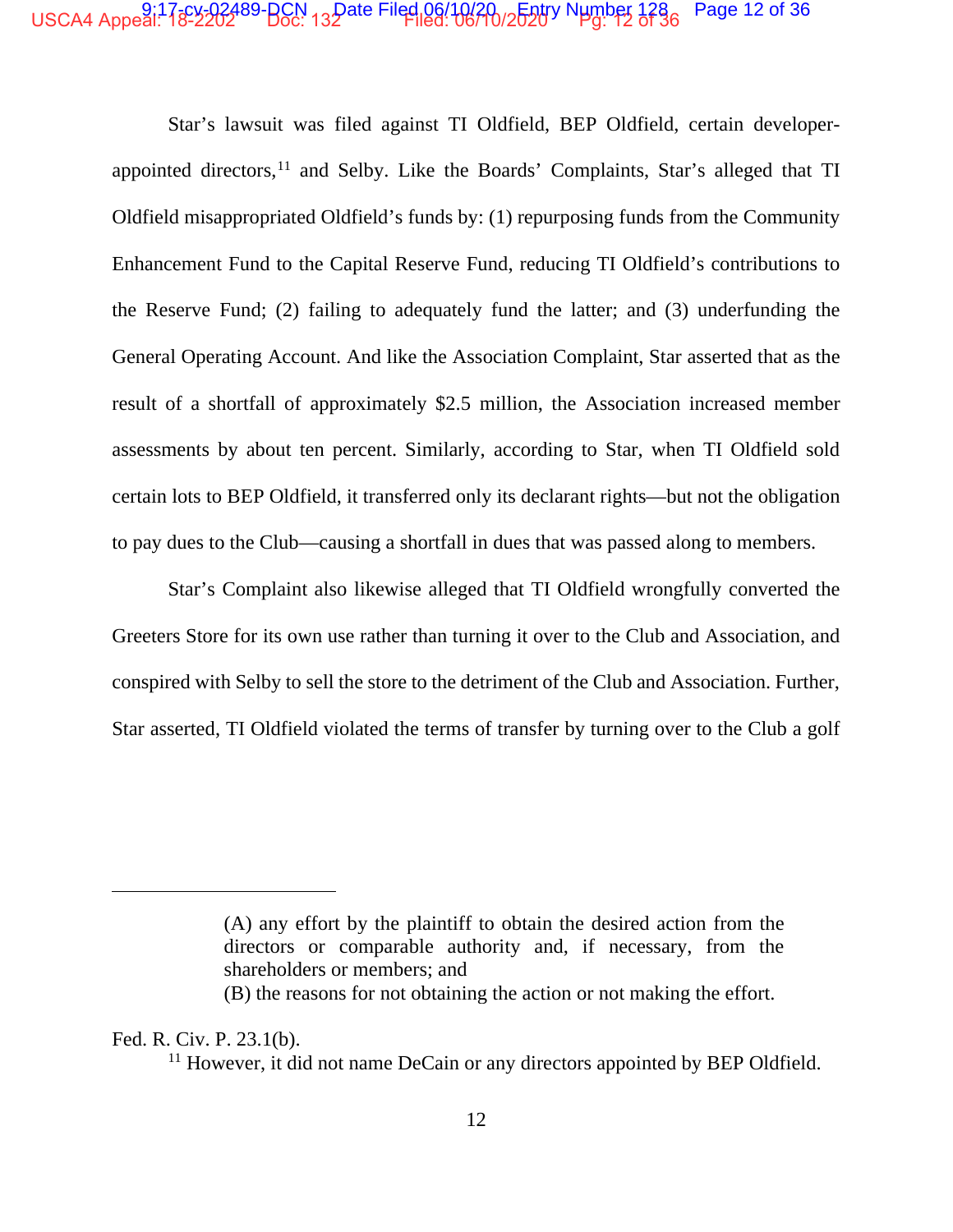# USCA4 Appeal: 17<sup>8</sup>°2202489-BCN 132ate Filed 06/10/20 /2520° Number 128 Page 13 of 36

facility with failing infrastructure, operational and funding deficits, and fewer equity memberships sold than required to trigger a turnover.<sup>12</sup>

After the Club and Association moved to dismiss Star's action, the district court appointed a Special Master, who reviewed the claims and recommended dismissal. As to Star's first through seventh causes of action, the Special Master concluded they had been asserted by the Boards in their respective actions, and the Boards were therefore "already enforcing the rights asserted" such that the claims were duplicative. J.A. 1359. As a result, Star's derivative suit with respect to these claims failed to meet Rule 23.1(a)'s requirement that such a suit may be only be brought by a shareholder or corporation member "to enforce a right that the corporation or association may properly assert but has *failed to enforce*." Fed. R. Civ. 23.1(a) (emphasis added). And as to Star's eighth through seventeenth causes of action, the Special Master concluded that although they were not duplicative of the Boards' claims, they failed to meet Rule 23.1(b)'s demand requirement because Star failed

<sup>&</sup>lt;sup>12</sup> His Amended Complaint alleged seventeen separate causes of action, which are listed in the order in which they were asserted in Star's Complaint: (1) breach of fiduciary duty; (2) negligence and negligent misrepresentation; (3) breach of contract; (4) tortious interference with contractual relations; (5) civil conspiracy and declaratory relief; (6) quantum meruit; (7) cause of action for preliminary injunction and declaratory judgment; (8) civil Racketeer Influenced and Corrupt Organizations ("RICO") claims for mail and wire fraud; (9) unconscionable contracts subject to modification; (10) ultra vires conduct; (11) conflicts of interest; (12) improper and undisclosed amendment of bylaws; (13) failure to properly maintain and produce records for inspection; (14) failure to report the commenced Club and Association actions to the South Carolina Attorney General; (15) cause of action for appointment of a receiver; (16) a deceptive and inaccurate property report; and (17) theft of services. J.A. 569–88.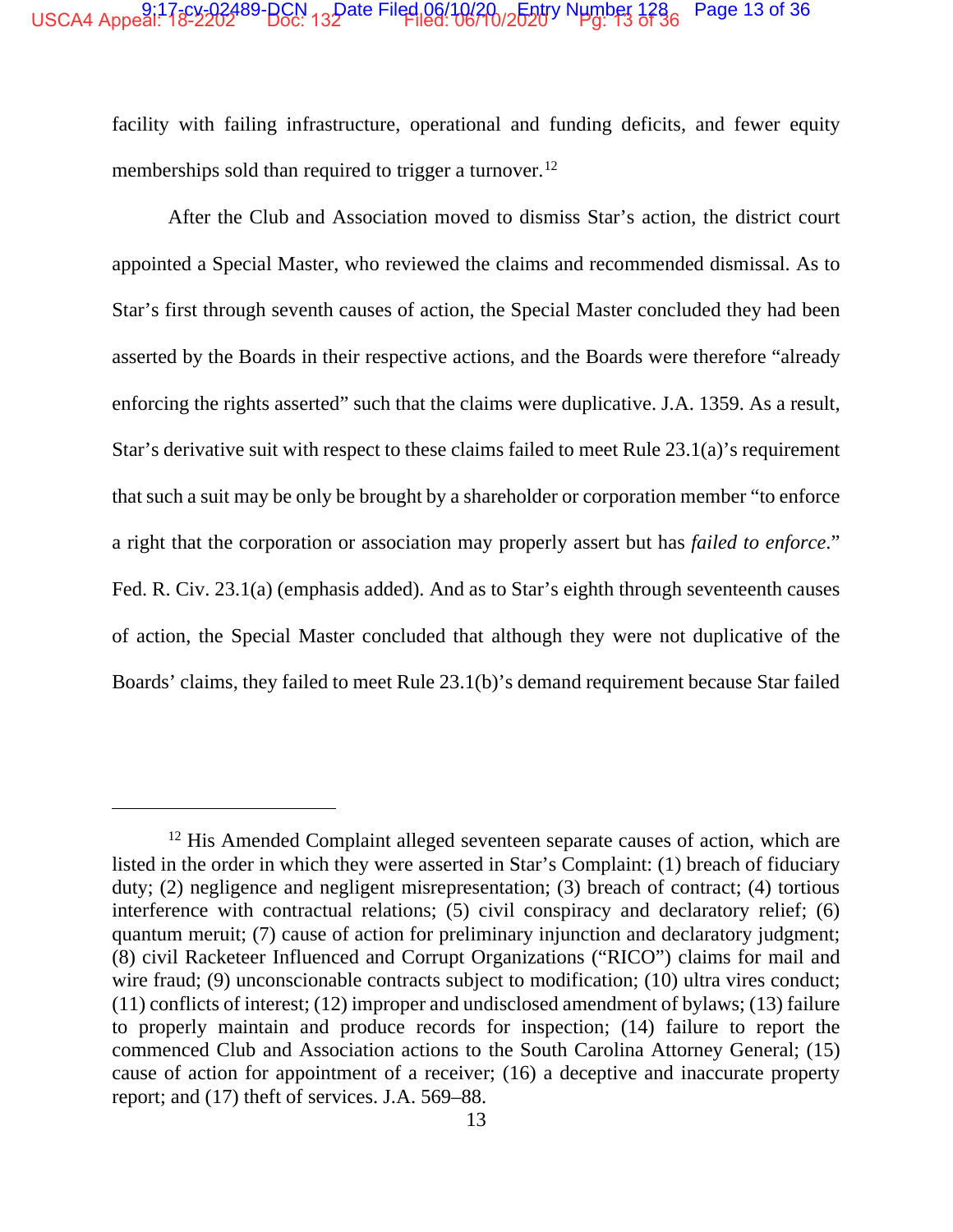### USCA4 Appeal: 17<sup>8</sup>°2202489-BCN 132ate Filed 06/10/20 /2520 N Hmber 1286 Page 14 of 36

to "state with particularity" that he had made a pre-suit demand of the Boards. Fed. R. Civ. P. 23.1(b)(3).

However, the Special Master also concluded that Star had satisfied Rule 23.1 as to a narrow portion of the breach of fiduciary duty and quantum meruit claims against TI Oldfield and BEP Oldfield set forth in Counts One and Six—specifically, the claims related to the agreement in which TI Oldfield sold a number of lots to BEP Oldfield and assigned to it certain declarant rights, yet exempted it from the requirement to pay Club dues. Nonetheless, the Special Master recommended dismissing these claims. As to the claims against BEP Oldfield, the Special Master concluded Star had failed to state a claim under Rule 12(b)(6). As an initial matter, the Special Master found that the fiduciary duty claim failed because Star had not shown that BEP Oldfield owed a duty to the Club or Association "by virtue of its purchase of lots." J.A. 1377. And as to the quantum meruit claim—in which Star alleged that BEP Oldfield received a benefit to the disadvantage of the Club and Association because it had obtained the lots without having to pay Club dues—the Special Master concluded that Star had failed to show that it was the Club or Association that had conferred a benefit to BEP Oldfield. Rather, "BEP [had] entered into a transaction with TI Oldfield<sup>[.]"</sup> J.A. 1379.

As to the claims against TI Oldfield, the Special Master concluded that the Boards' decisions not to pursue these claims was protected by the business judgment rule, which under South Carolina law "precludes judicial review of actions taken by a corporate governing board absent a showing of a lack of good faith, fraud, self-dealing[,] or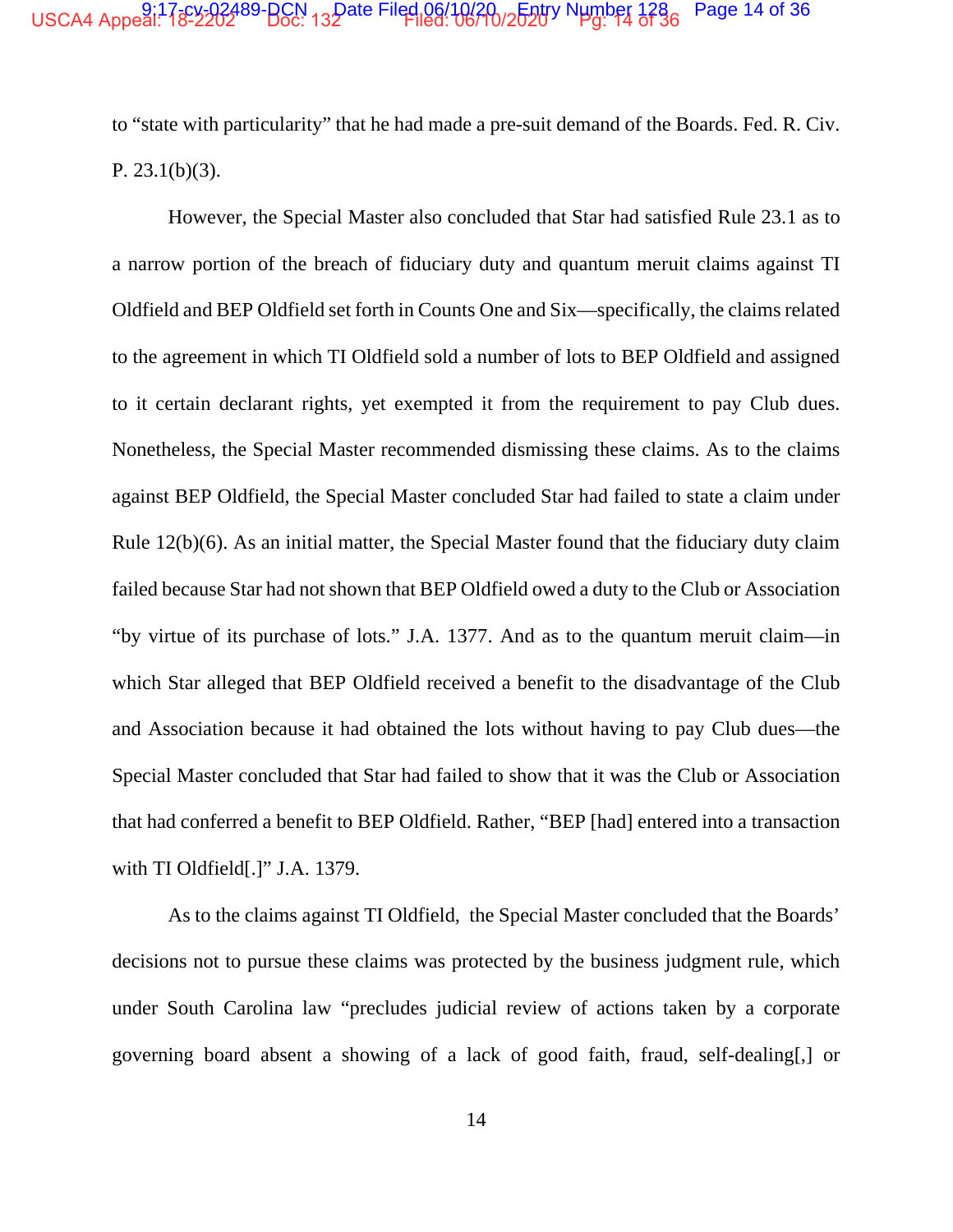# USCA4 Appeal: 17<sup>8</sup>°2202489-BCN 132 ate Filed 06/10/20 /2520° Number 128 Page 15 of 36

unconscionable conduct." *Dockside Ass'n, Inc. v. Detyens*, 362 S.E.2d 874, 874 (S.C. 1987).<sup>13</sup> Here, the Special Master concluded that the only colorable allegations in Star's Complaint "arguably applicable to business judgment are that TI Oldfield controls the boards and their failure to seek the remedies sought by [Star] shows the [B]oards are conflicted from bringing this action." J.A. 1381. However, the Special Master observed, "that TI Oldfield may appoint one, minority director to the [B]oards does not support a finding that it controls them. That the [B]oards chose not to assert [Star's desired remedies] does not show bad faith." J.A. 1381. Thus, the Special Master concluded, the business judgment rule protected the Boards' decisions not to pursue these claims.

The district court adopted the recommendations and dismissed Star's derivative action. Star now appeals.

Following the filing of this appeal, the Club and Association settled their respective actions (with the exception of claims regarding two specific defendants who are not relevant to this case). Among other terms, the settlements conveyed all sponsor and

 $13$  More specifically, this rule presumes that in making a business decision, the officers or directors of a corporation acted in an informed basis, in good faith, and in the honest belief that the action taken was in the best interests of the company. *See Aronson v. Lewis*, 473 A.2d 805, 812 (Del. 1984), *overruled on other grounds by Brehm v. Eisner*, 746 A.2d 244 (Del. 2000). And since it operates as a presumption, a plaintiff must rebut that presumption by pointing to specific instances of conduct that demonstrate the officers or directors were acting in a culpable manner inconsistent with the presumption afforded them by the rule. *See id.*

However, it does not protect all actions taken by corporate officers and directors. For instance, the rule does not apply "where the business decision in question is tainted by a conflict of interest"; is so careless that it amounts to an "abdicat[ion] of [the directors'] functions"; or "results from prolonged failure to exercise oversight and supervision." *See F.D.I.C. v. Baldini*, 983 F. Supp. 2d 772, 780 (S.D.W. Va. 2013).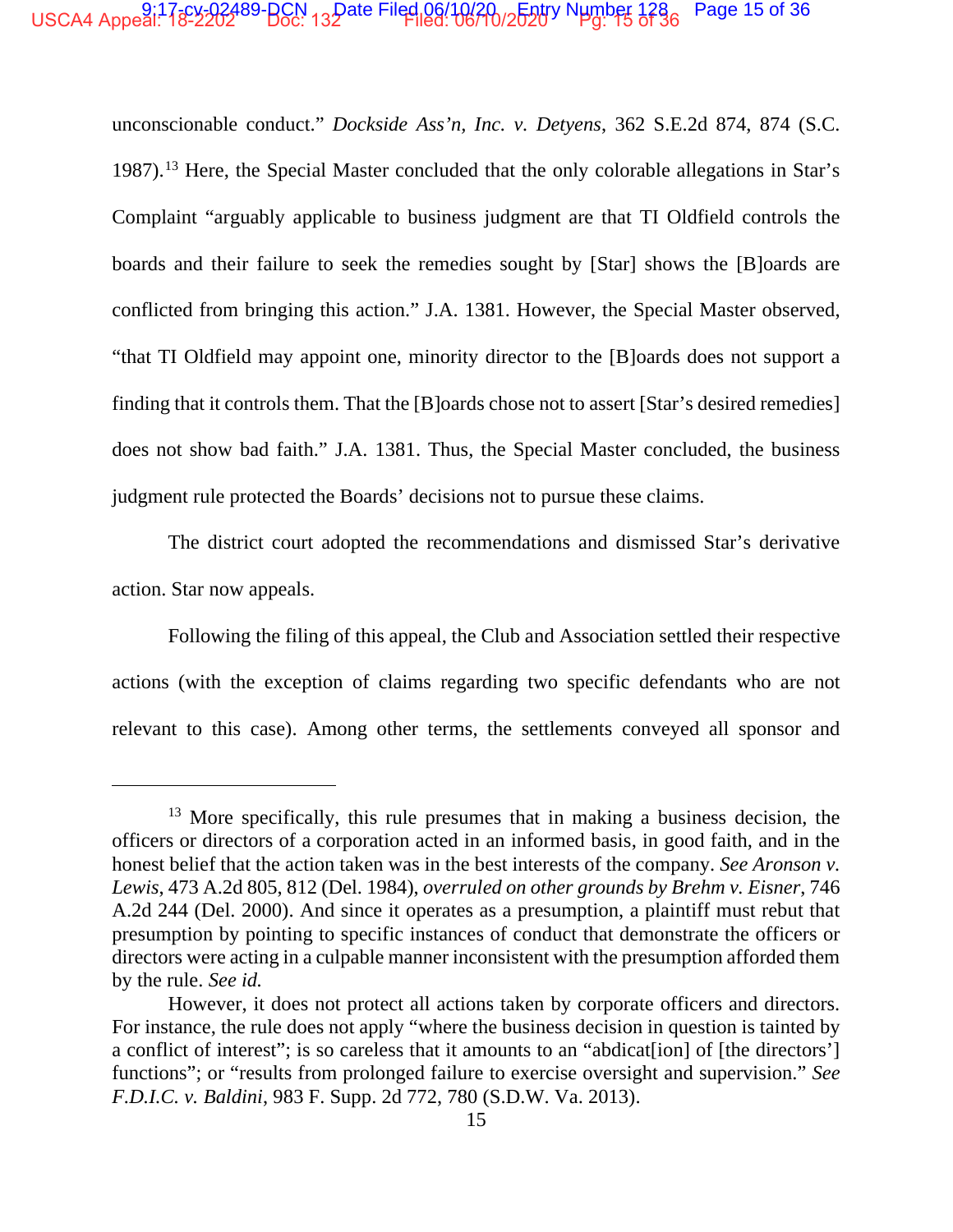declarant rights to the Club, conveyed the Greeters Store to the Club, and paid the Association \$1.25 million. Further, the settlements ended the ongoing litigation, containing broad releases providing that:

The Parties hereby release and forever discharge each other and their respective agents, servants, representatives, legal counsel, directors, officers, shareholders, successors-in-interest (by merger or otherwise), assigns, affiliates . . . , related entities, corporate parents, corporate subsidiaries, employees, former employees, members, managers, administrators, and representatives, from any and all demands, actions, claims or rights to compensation, known or unknown, which they had or now have in connection with or in any way related to Oldfield (including actions occurring before or after Turnover), Turnover, the Subject Matter or any other matters pled or that could have been pled by the Parties against one another in the Civil Action.

Club Settlement Agreement at 7, *Star v. TI Oldfield*, No. 18-2202 (4th Cir. Dec. 21, 2018),

ECF No. 62-1 (the "Settlement Agreement"); *see also* Association Settlement Agreement

at 4–5, *Star v. TI Oldfield*, No. 18-2202 (4th Cir. Dec. 21, 2018), ECF No. 62-1 (providing

substantially the same). The Club and Association then dismissed the two actions with the

stipulation of the other parties. The dismissals were with prejudice as to all of the Club's

and the Association's claims except for those against Selby and Elliott Group Holdings,

which were dismissed without prejudice.<sup>14</sup> The Association then assigned its claims against

<sup>&</sup>lt;sup>14</sup> Star moved to enjoin the dismissals and effectuation of the settlement agreements. The Special Master recommended the district court deny Star's motions to enjoin the settlement agreements, finding that the parties' stipulations of dismissal deprived the court of jurisdiction over the Club and Association actions (and that, even if Star had established standing to challenge the settlement agreements, his argument for an injunction lost on the merits). Star did not object to the report and recommendation, which the district court adopted, denying Star's motions to enjoin the settlements. Star did not appeal that order.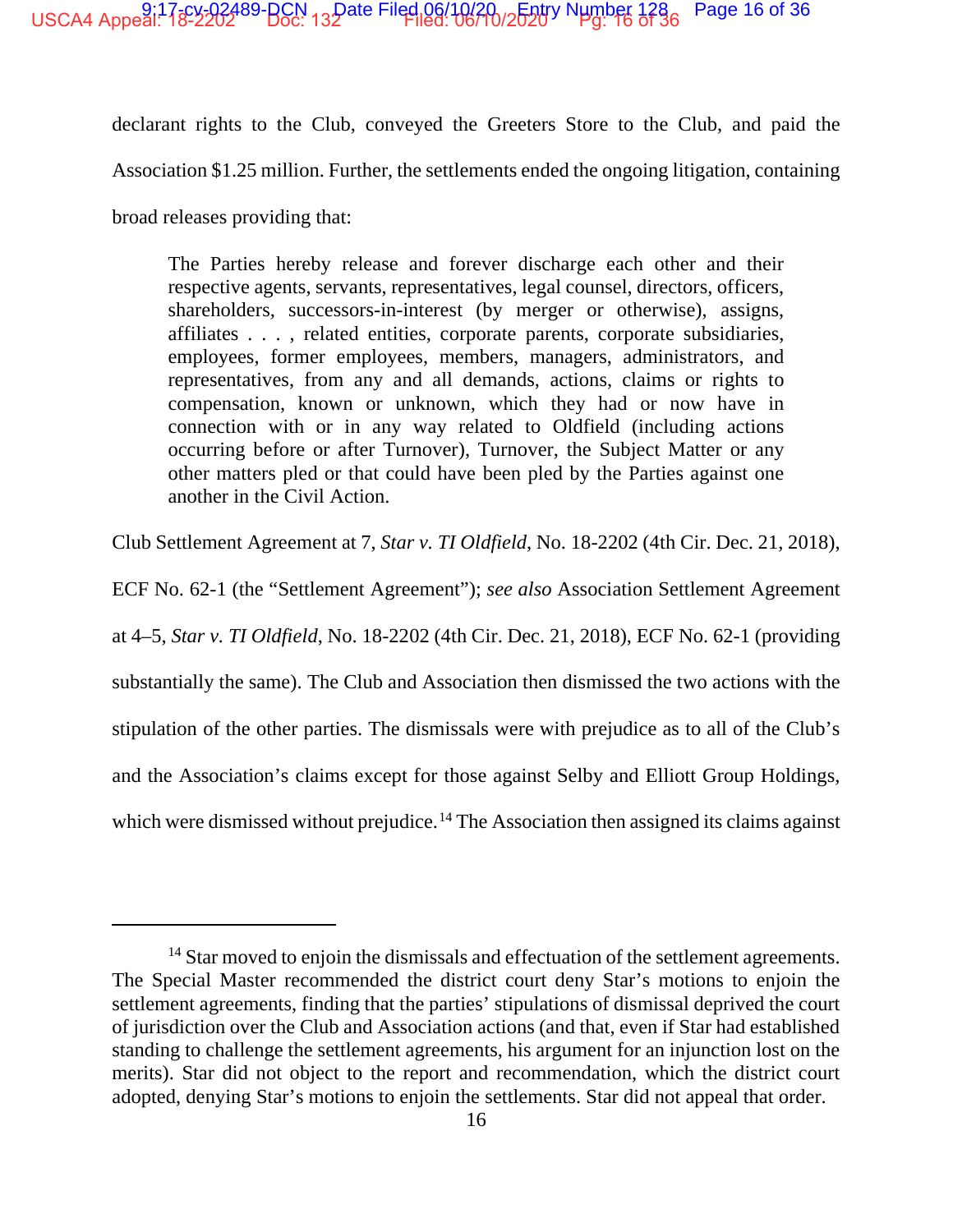#### USCA4 Appeal: 13-2-2-2-2-2-89-BCN 13-Date Filed 06/10/20 2520 N Number 1286 Page 17 of 36

Selby and Elliott Group Holdings to the Club, which has since litigated, settled, and dismissed those claims in state court.

The Boards and the defendants then moved to dismiss Star's appeal, contending the settlement agreements had rendered it moot.

II.

We turn first to the question of whether the settlements have mooted Star's appeal such that this Court lacks subject matter jurisdiction.<sup>15</sup> In arguing that his claims are not moot. Star takes issue with the validity of the settlement agreements by contending they are the results of negotiations by Boards with a conflict of interest—specifically, that they are controlled by TI Oldfield—thereby raising issues central to the dismissal of his action.

<sup>&</sup>lt;sup>15</sup> Two preliminary matters raised by Star warrant mention. As an initial matter, Star contends that the motions to dismiss should be denied because the Club, the Association, and TI Oldfield failed to comply with Fourth Circuit Rule 27(a), which provides that "all motions [in counseled cases] shall contain a statement by counsel that counsel for the other parties to the appeal have been informed of the intended filing of the motion." We conclude this argument is without merit, as mootness is a jurisdictional issue that this Court must address "irrespective [of] whether the issue was raised by the parties, when [its] jurisdiction is fairly in doubt." Williams v. Ozmint, 716 F.3d 801, 809 (4th Cir. 2013).

Star's invocation of the voluntary cessation doctrine is similarly unavailing. "[I]t is well settled that a defendant's voluntary cessation of a challenged practice does not deprive a federal court of its power to determine the legality of the practice." Deal v. Mercer Cty. Bd. of Educ., 911 F.3d 183, 191 (4th Cir. 2018). And here, the doctrine is inapplicable because rather than ceasing the challenged actions of their own accord, the defendants contractually bound themselves to change their conduct through the settlements.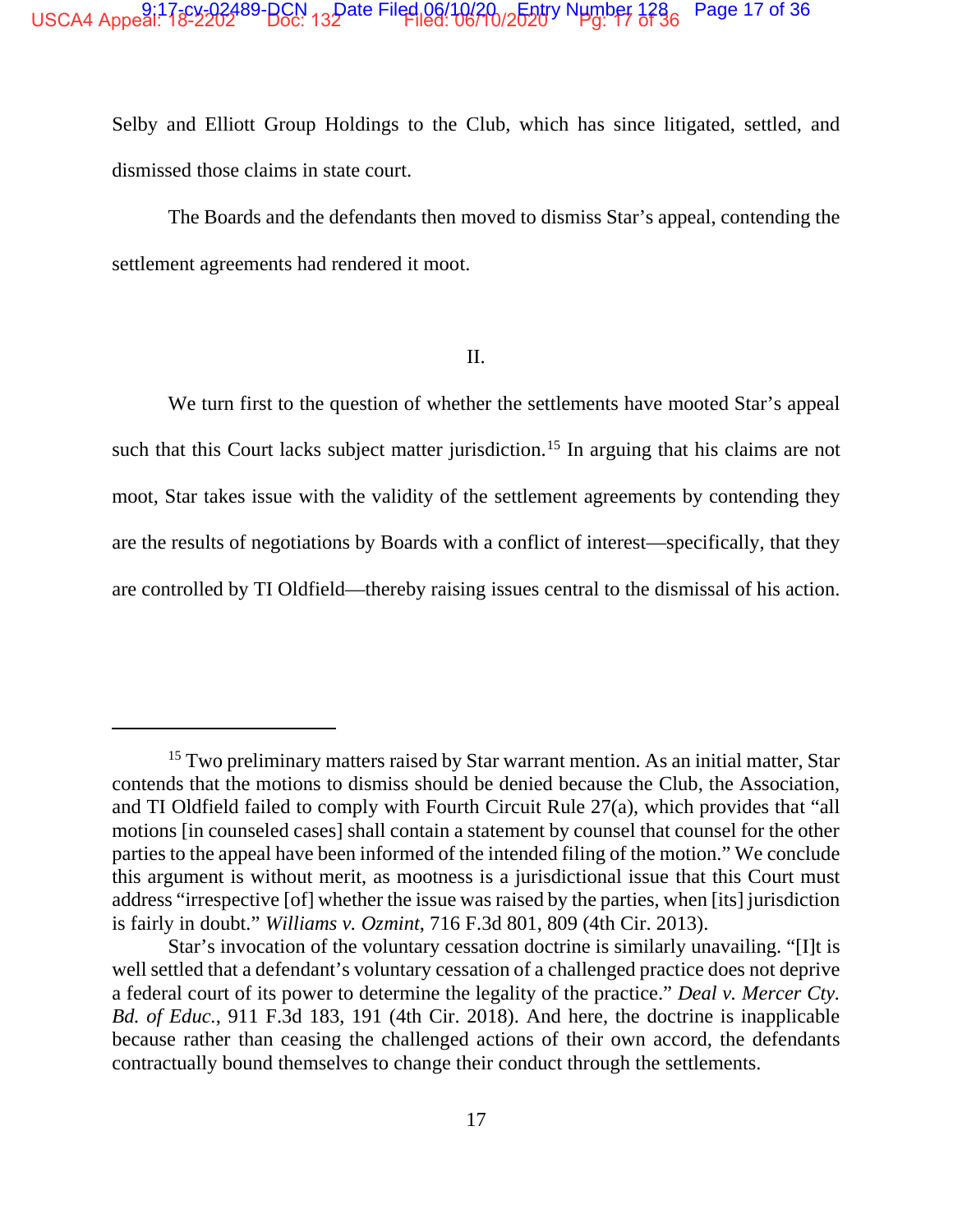## USCA4 Appeal: 17<sup>8</sup>°2202489-BCN 132ate Filed 06/10/20 /2520° Number 128 Fage 18 of 36

It has long been established that if "a live case or controversy ceases to exist after a suit has been filed, the case will be deemed moot and dismissed for lack of standing." *Pender v. Bank of Am. Corp.*, 788 F.3d 354, 368 (4th Cir. 2015).<sup>16</sup> A case "becomes moot when the issues presented are no longer live or the parties lack a legally cognizable interest in the outcome." *Williams,* 716 F.3d at 809. "A change in factual circumstances can moot a case on appeal, such as when the plaintiff receives the relief sought in his or her claim, or when an event occurs that makes it impossible for the court to grant any effectual relief to the plaintiff." *Id.*

As an initial matter, we observe that this Court has not specifically considered whether a company's settlement of a similar action renders a derivative action moot, particularly when the derivative plaintiff asserts that the settlement was entered by a conflicted board. However, we are cognizant of the (1) more general caselaw stating that corporations own any claims arising out of injury to the corporation, and thereby have the absolute right to resolve them (short of a conflict of interest on the part of the board), *see, e.g.*, *Clark v. Lomas & Nettleton Fin. Corp.*, 625 F.2d 49, 52 (5th Cir. 1980) (observing that the claims set forth in a derivative suit "belong not to [shareholders] but to [the corporation]" and thus it is generally left to the corporate directors to decide "whether to enforce corporate rights of action"); and (2) more specific, albeit limited, precedent concluding that settlement of a corporation's related suit may render a derivative

<sup>&</sup>lt;sup>16</sup> We have omitted internal quotation marks, alterations, and citations here and throughout this opinion, unless otherwise noted.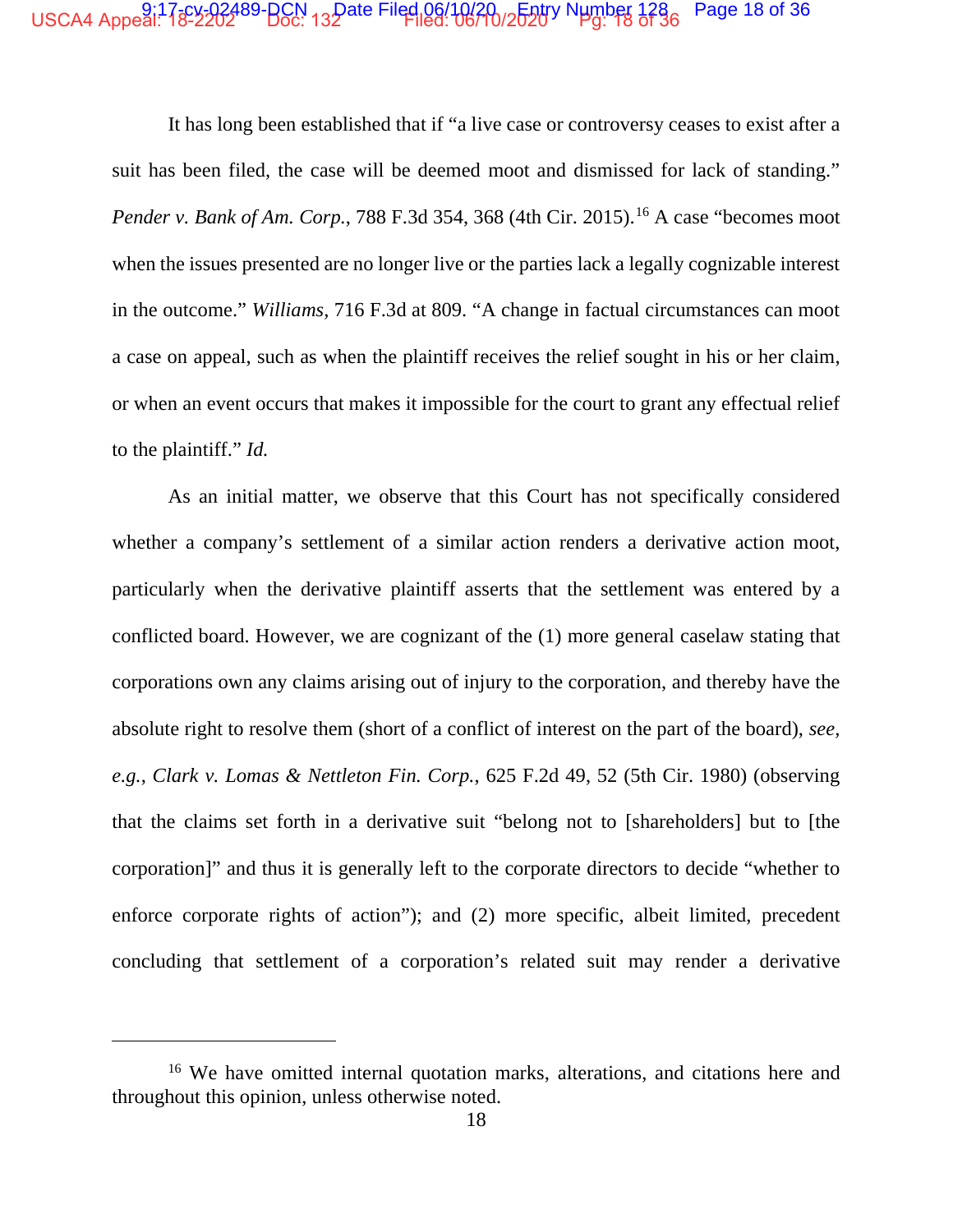#### USCA4 Appeal: 18-2202489-BCN 132 ate Filed 06/10/20-2520V Number 1286 Page 19 of 36

proceeding moot so long as the board is disinterested, see Salovaara v. Jackson Nat'l Life Ins. Co., 246 F.3d 289, 296 (3d Cir. 2001) ("A corporation may enter into a settlement despite the existence of a derivative action when doing so is in the corporation's best interest."). We therefore conclude that the settlements here have rendered most of Star's appeal moot.

At the outset, we agree that the Club and Association Boards "owned" the claims against the TI Oldfield defendants<sup>17</sup> and had the absolute right—short of a conflict of interest on the Boards—to resolve them in the manner they saw fit. This authority is such that even if the Boards had declined to bring their own suits and Star's derivative suit was the only action pending that arose out of the allegations at issue, the Boards would generally have the power to settle the derivative suit. After all, "courts have repeatedly held that corporate directors are empowered to abort putative shareholder derivative suits, when it is their business judgment that the cause ought not be enforced. Correlatively, corporate

<sup>&</sup>lt;sup>17</sup> Under South Carolina law,

Generally, a shareholder of a corporation has no standing to assert legal claims based on harm to the corporation. Although the shareholder is indirectly harmed by any harm to the corporation, only the corporation itself may bring an action to redress this harm. Normally a corporation would act through its officers and directors, but in cases where the officers and directors wrongfully refuse to assert the corporation's rights or have conflicts of interest, a shareholder may bring an equitable "derivative" action in the name of the corporation.

Bowen v. Houser, No. 3:12-cv-173-MBS, 2012 WL 2873873, at \*2 (D.S.C. July 13, 2012). "In essence, a derivative action is one in which the right claimed by the shareholder is one the corporation could itself have enforced in court." Id.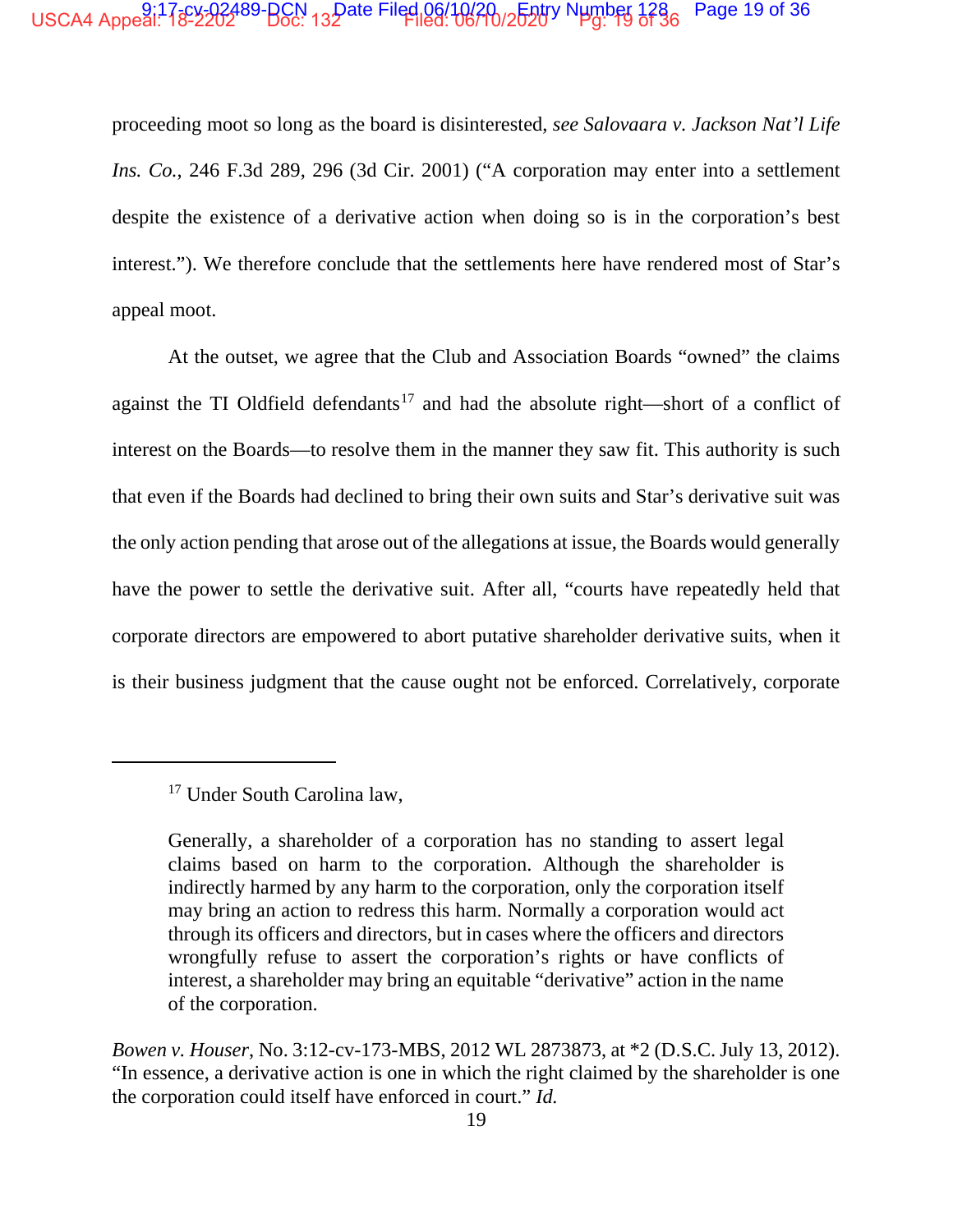### USCA4 Appeal: 17<sup>8</sup>°2202489-BCN 132ate Filed 06/10/20<sub>0</sub>620<sup>1</sup> Number 1286 Page 20 of 36

directors possess inherent authority to compromise such suits." *Clark*, 625 F.2d at 52; *see also Wolf v. Barkes*, 348 F.2d 994, 997–98 (2d Cir. 1965) ("The corporation's interest in achieving a favorable settlement does not cease because derivative litigation has begun[.]"); *Kahn v. Kaskel*, 367 F. Supp. 784, 789 (S.D.N.Y. 1973) ("There is nothing in Rule 23.1 which in any way prohibits a corporation from making an out-of-court settlement and giving a general release merely because a derivative action, brought on its behalf, is pending in a federal court."). "As with other management functions, however, the power to control corporate litigation presupposes that the directors have no interest in its exercise." *Clark*, 625 F.2d at 52.

However, this Court has not addressed the more nuanced issue of whether a plaintiff's derivative action on behalf of an entity is rendered moot by the entity's settlement of the same or similar claims in another action. In support of their respective positions, both parties point to *Clark*, in which shareholders brought a derivative action on behalf of a corporation, which the corporation subsequently settled without the plaintiffs' knowledge. *Id.* at 51. The district court upheld the settlement over the plaintiffs' objections, but the Fifth Circuit vacated it. As an initial matter, the Fifth Circuit observed that although corporate boards have the "inherent authority" to settle derivative actions, such authority exists only when the boards are disinterested. *Id.* at 52. The court then considered the settlement in the context of caselaw concerning the demand requirement of Rule 23.1, which generally holds that "shareholders may sue derivatively, without first demanding that the directors enforce the corporate cause, when the circumstances would render such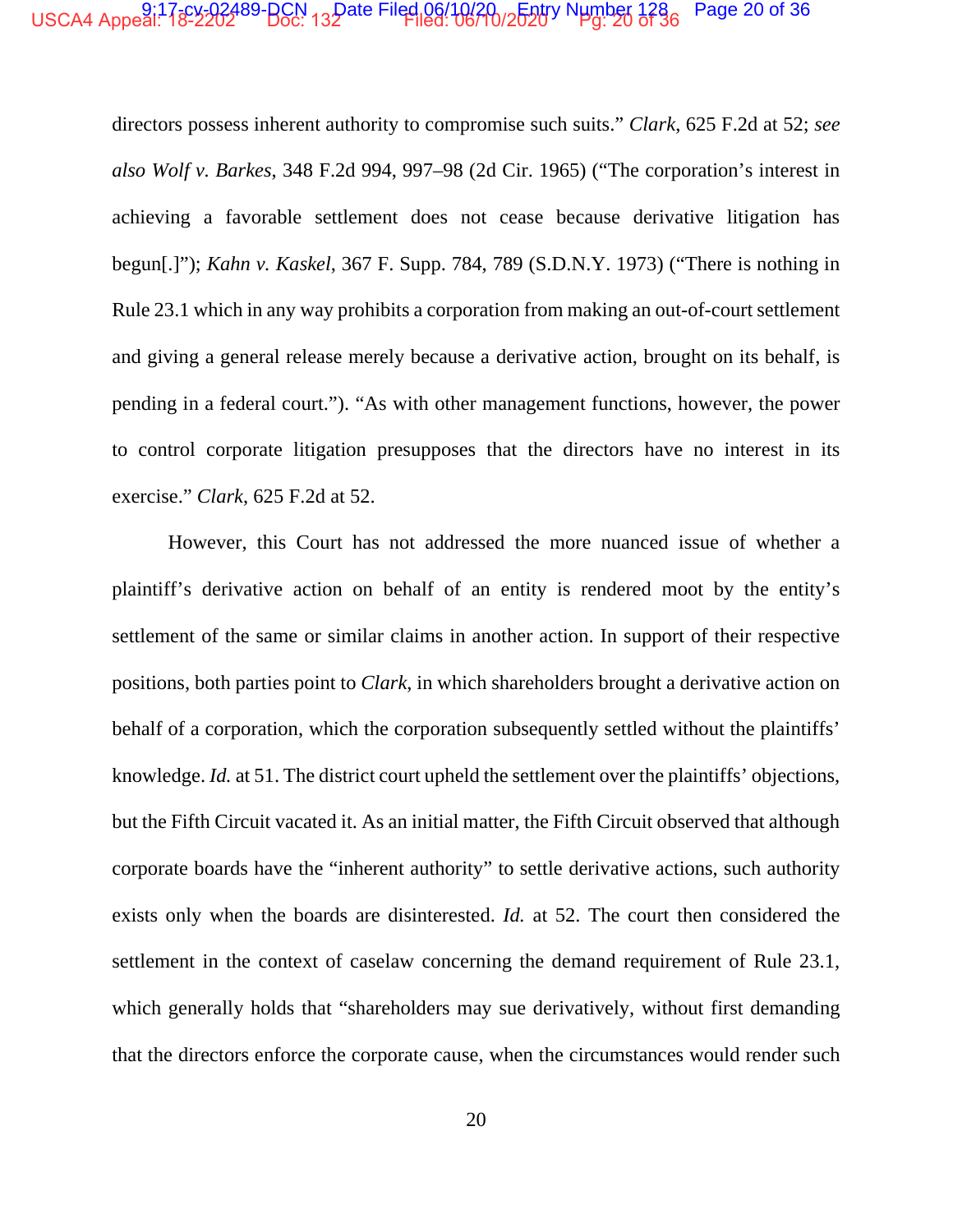## USCA4 Appeal: 17<sup>8</sup>°2202489-BCN 132ate Filed 06/10/20 /2520 N Hmber 128 Page 21 of 36

demand a futile gesture." *Id.* at 53. And because the corporation's controlling shareholders were defendants in the action, *Clark* concluded that the board was conflicted, demand would have been futile, and thus the corporation's directors were "incompetent . . . to [settle] all of [the plaintiffs'] derivative claims." *Id.* at 53–54. Although *Clark* provides some guiding principles—namely, that settlement of derivative suits by a board is generally permissible so long as the board is not conflicted—it is not entirely on point because the Boards in the cases at bar settled their own respective actions.

*Salovaara* offers more specific guidance. There, a shareholder appealed the district court's dismissal of a derivative action he had brought on behalf of a number of investment funds against a life insurance company. On appeal, the insurance company argued the derivative action was moot because it had since settled any outstanding claims with the funds' directors. 246 F.3d at 295. The insurance company observed that the funds' directors "voluntarily and knowingly surrendered their right to recover damages from this appeal" and "that because none of the [funds'] officers or directors were named as defendants in this lawsuit, there is no reason to suspect an internal conflict of interest led the [funds] to settle this lawsuit for improper reasons." *Id.* at 296. The funds agreed.

In considering whether the appeal had been rendered moot, the Third Circuit observed that "[a] corporation may enter into a settlement despite the existence of a derivative action when doing so is in the corporation's best interests" and there is no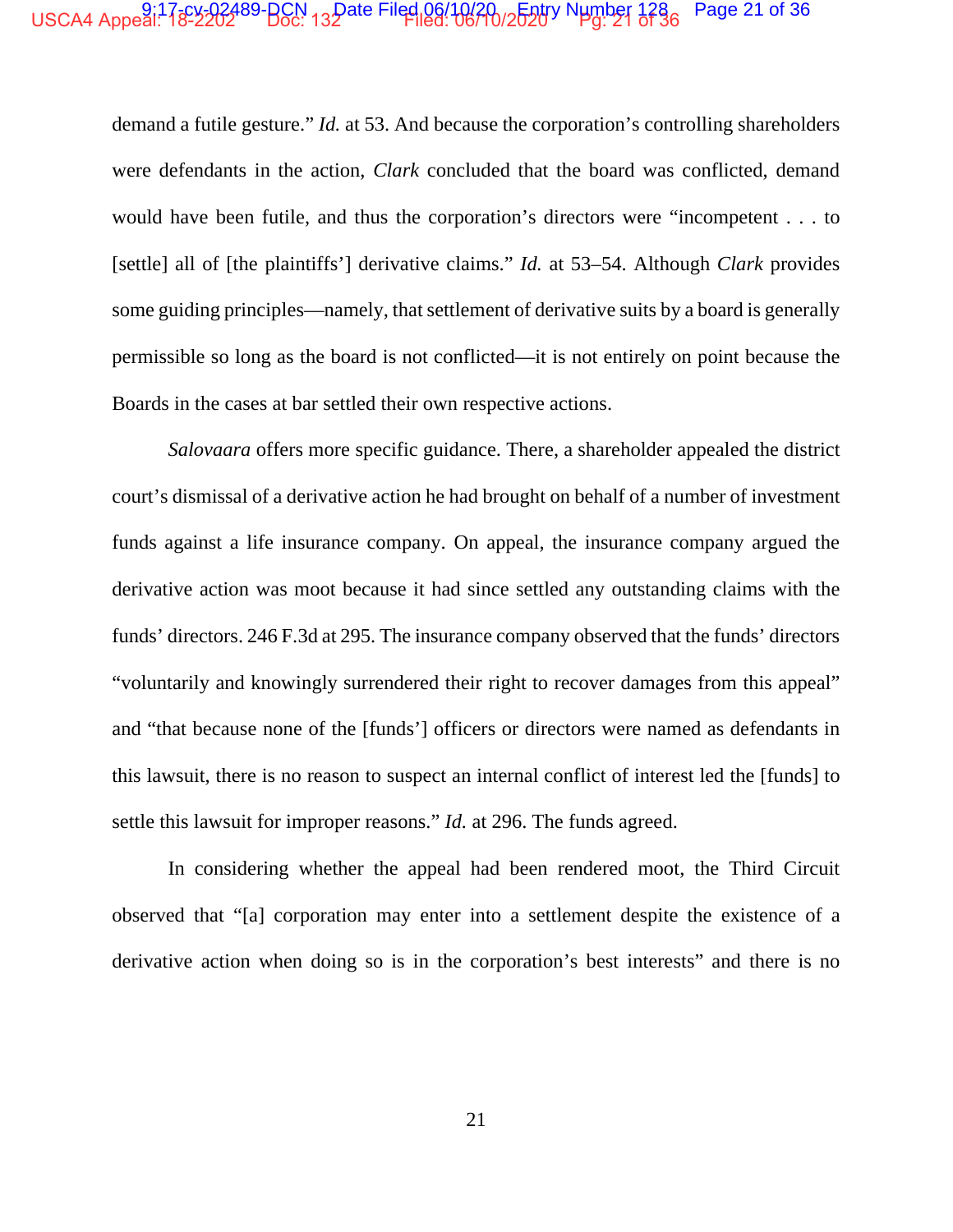#### USCA4 Appeal: 132202489-BCN 132 ate Filed 06/10/20 /25207 Number 1286 Page 22 of 36

conflict on the part of the corporate directors entering the settlement.  $Id.$ <sup>18</sup> In considering whether the settlement was in the funds' best interest, the Third Circuit noted the insurance company and the funds had argued that the benefits to the funds included resolution of litigation, the limitation of any potential exposure to liability, and a recovery of \$19 million. In turn, the insurance company "maintain[ed] that it [was] not in the [funds'] best interests to continue with this derivative suit, given the benefits it hald received from the settlement." *Id.* But according to the shareholder, the insurance company had only provided conclusory statements that the settlement was in the funds' best interest and that this did not necessarily demonstrate a lack of collusion on the part of the funds' directors in reaching the settlement. (Namely, the shareholder suggested that a single fund director had a conflict of interest that prevented him from entering into a fair settlement agreement.)

The Third Circuit concluded that in considering mootness, it was not required to accept the settlement agreement at face value. Rather, it had the equitable power—"if the circumstances so warrant"—to review the settlement while a derivative suit was pending for reasonableness and to enjoin the corporation from entering into it, either temporarily or permanently, if it was "not in the best interests of the company." *Id.* at 297. Thus, the court could evaluate the settlement agreement in the first instance under a deferential

 $18$  This standard was derived from *Wolf*, 348 F.2d at 997, in which the Second Circuit held that then-Rule 23(c) regarding notice to class members of a class action settlement did not forbid a corporation from settling its claims out of court during the pendency of a stockholder plaintiff's derivative class action. *Id*. That court left the door open to review the propriety of settlement agreements in situations where "the beneficiaries of the alleged improper dealing still dominated the board of directors and plaintiffs were able to make some proof that wrongdoing was afoot." *Id.* at 998.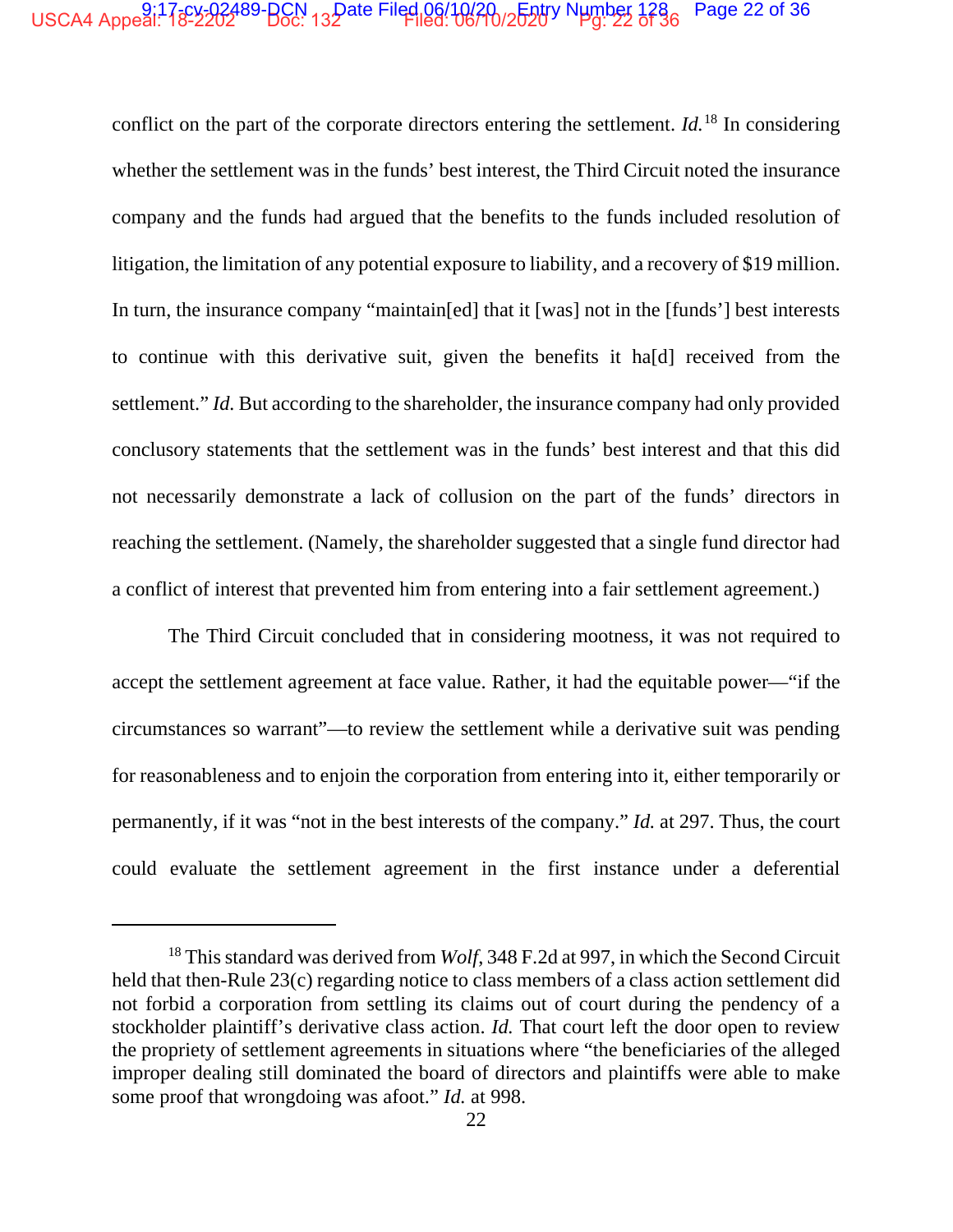### USCA4 Appeal: 17<sup>8</sup>°2202489-BCN 132ate Filed 06/10/20 /252dy Number 128 Page 23 of 36

"reasonableness" and "best interests of the company" approach. *Id.* After conducting such a review, the court concluded that on the present facts, it did not see anything "trigger[ing] a need for further scrutiny[.]" *Id.* The conflict the shareholder attributed to the single fund director—a falling out with the shareholder—was "tenuous," given that the director at issue controlled less than five percent of the fund's assets. *Id.* And there were no other demonstrations of improper collusion or bad faith. Further, there were specific reasons, noted above, as to why the settlement was in the best interests of the funds. Upon concluding the agreement passed muster, the court dismissed the shareholder's appeal as moot, observing that he could "always file a new lawsuit against [the funds] if he believes it breached a duty towards the shareholders by entering into the Settlement." *Id.*

We see no reason why *Salovaara*'s framework and reasoning should not apply to the settlements at issue here—that is, why settlements that are in the best interests of the company, entered by a disinterested board, should not moot a related derivative suit asserting identical or similar claims arising out of the same underlying facts. As an initial matter, it appears that the settlements are in the best interests of the Club and the Association. Among other terms, the settlements: (1) convey all sponsor and declarant rights to the Club; (2) convey the Greeters Store to the Club; and (3) pay the Association \$1.25 million. They also end the ongoing litigation.

In turn, there is no evidence of collusion in the negotiation of the settlement agreements or any cognizable conflict of interests on the part of the Boards. To the extent Star asserts conflicted Boards, it appears that only one Board director—Galbreath, who is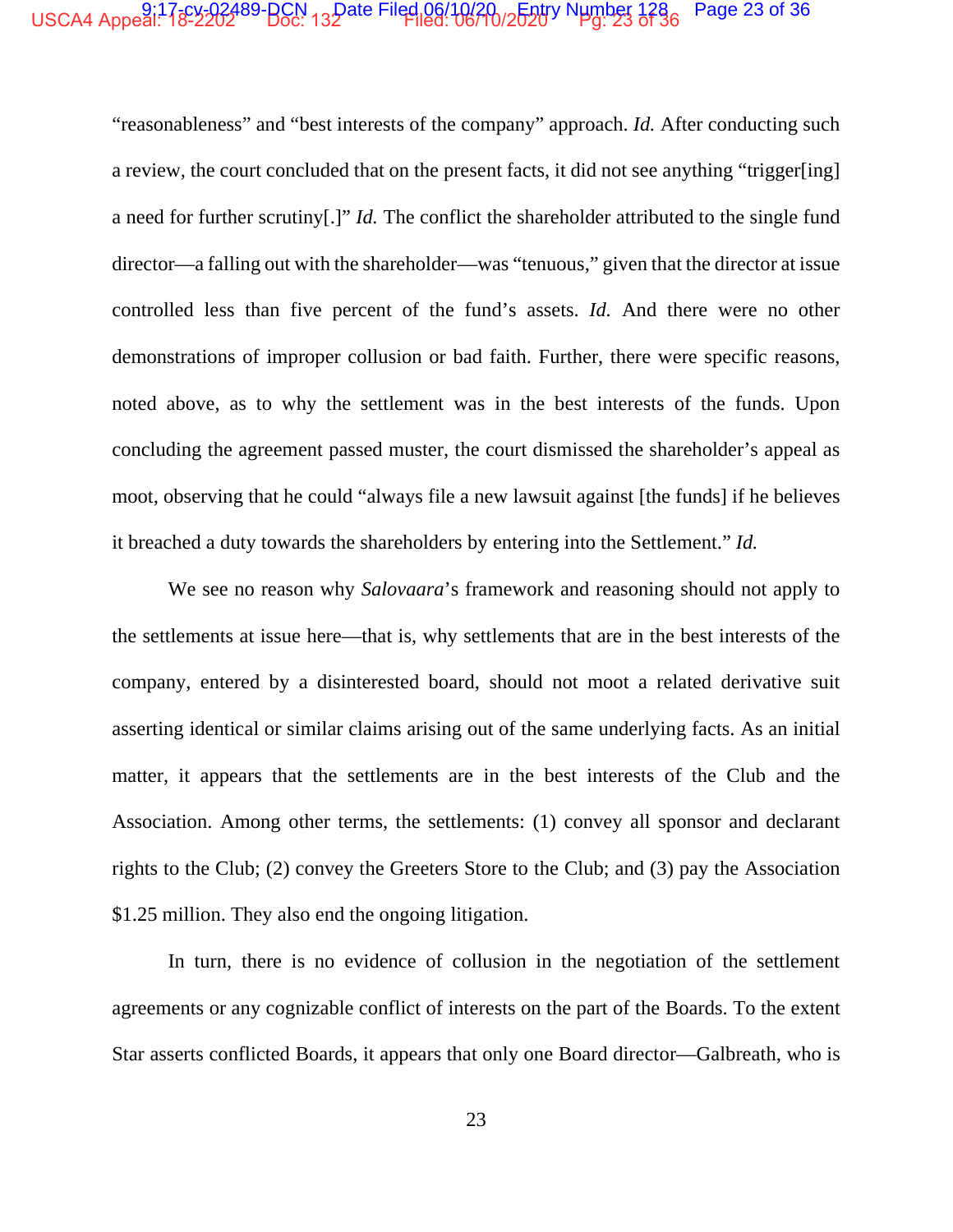# USCA4 Appeal: 17<sup>8</sup>°2202489-BCN 132ate Filed 06/10/20 /262dy Number 1286 Page 24 of 36

appointed by TI Oldfield—is a named defendant. (In turn, as discussed above, Galbreath recused himself from Board decisions involving this litigation.) *Cf. Clark*, 625 F.2d at 51 (concluding that because controlling shareholders were defendants, the board was conflicted). Further, it is undisputed that since 2016, the majority of each Board has been comprised of community-elected members. Specifically, following turnover, the Association's Board consists of five directors, most of whom—at least three—are community-elected.<sup>19</sup> In turn, the Club's consists of seven directors, the majority of whom—two community members and four equity golf members—are also communityelected. The record contains no evidence that either of the Boards during the litigation or settlement negotiation was controlled by TI Oldfield or any of the other defendants. Thus, under both *Clark* and *Salovaara*, Star's assertion of a conflict of interest as to either Board is without merit, and we fail to observe anything "trigger[ing] a need for further scrutiny[.]" *Salovaara*, 246 F.3d at 297; *see id.* (concluding allegedly conflicted director could not demonstrate conflict of interest because he controlled less than five percent of assets). In sum, given that the settlements appear to be in the best interests of the Club and Association and there is no demonstration of improper collusion or bad faith, we conclude the settlement agreements are valid and thereby moot the derivative suit insofar as Star's claims were covered by the scope of the Boards' Complaints. Consequently, we lack

 $19$  The record indicates the Association Board may now consist of seven directors, but either way, it is undisputed that the majority are community-elected. J.A. 685.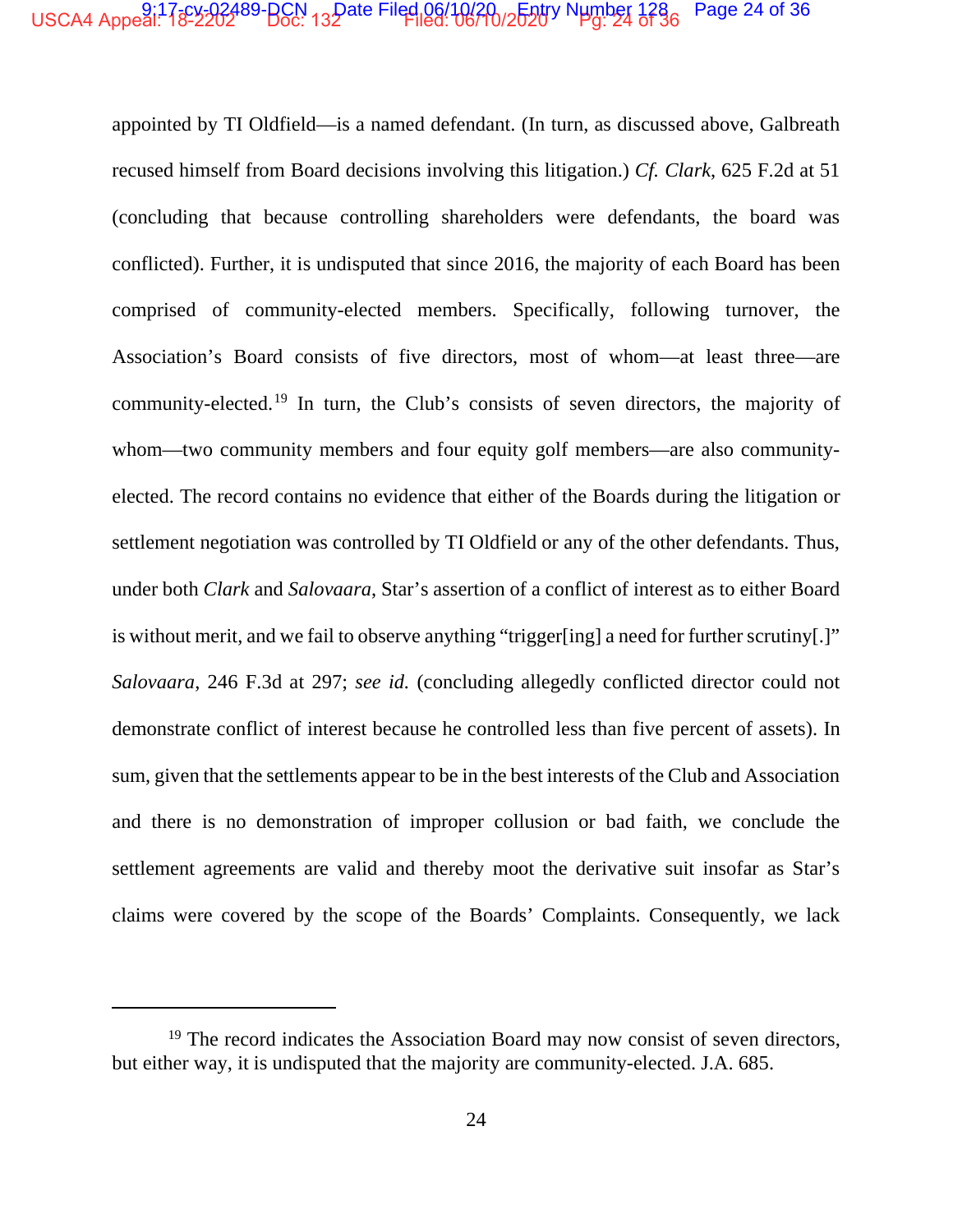#### USCA4 Appeal: 132202489-BCN 132 ate Filed 06/10/20 /2520 N Number 1286 Page 25 of 36

subject matter jurisdiction to consider Star's appeal as it relates to these claims, and therefore dismiss his appeal as to them.<sup>20</sup>

III.

### $A<sub>1</sub>$

Although most of Star's claims of wrongful conduct against the Club and Association's directors have been rendered moot by the settlement agreements, we observe that some were arguably not covered by the scope of the Boards' Complaints. For that reason, we must look in the first instance to see if these claims have been otherwise rendered moot by the settlement agreements.

As an initial matter, we conclude that given the broad language of the release in the settlement agreements, these claims were rendered moot. In the alternative, we affirm the district court's dismissal of these claims on either the basis that they failed to meet Rule

<sup>&</sup>lt;sup>20</sup> For the same reasons, we conclude the settlement of the Club's claims against Selby and Elliott Group Holdings in the state court action renders Star's appeal of his claims against those defendants moot.

As part of the state court settlement, the Club paid an agreed-upon amount to Selby; Selby and Elliott Group Holdings conveyed the Greeters Store to the Club; the Club forgave Selby and Elliott Group Holding's mortgage on the property; and the parties agreed that any employment agreement or other obligations regarding Selby's employment were acknowledged to be null and void. Further, the parties fully released each other from all related legal claims.

Given that: (1) Star's claims against Selby and Elliott Group Holdings were covered by the scope of the Club's claims; (2) the settlement agreement appears to have been in the best interests of the Club (and obtained the very relief that Star sought—specifically, conveyance of the Greeters Store to the Club); and (3) there has been no demonstration of improper collusion or bad faith in reaching the agreement, we conclude the state court settlement moots Star's derivative suit as to Selby and Elliott Group Holdings.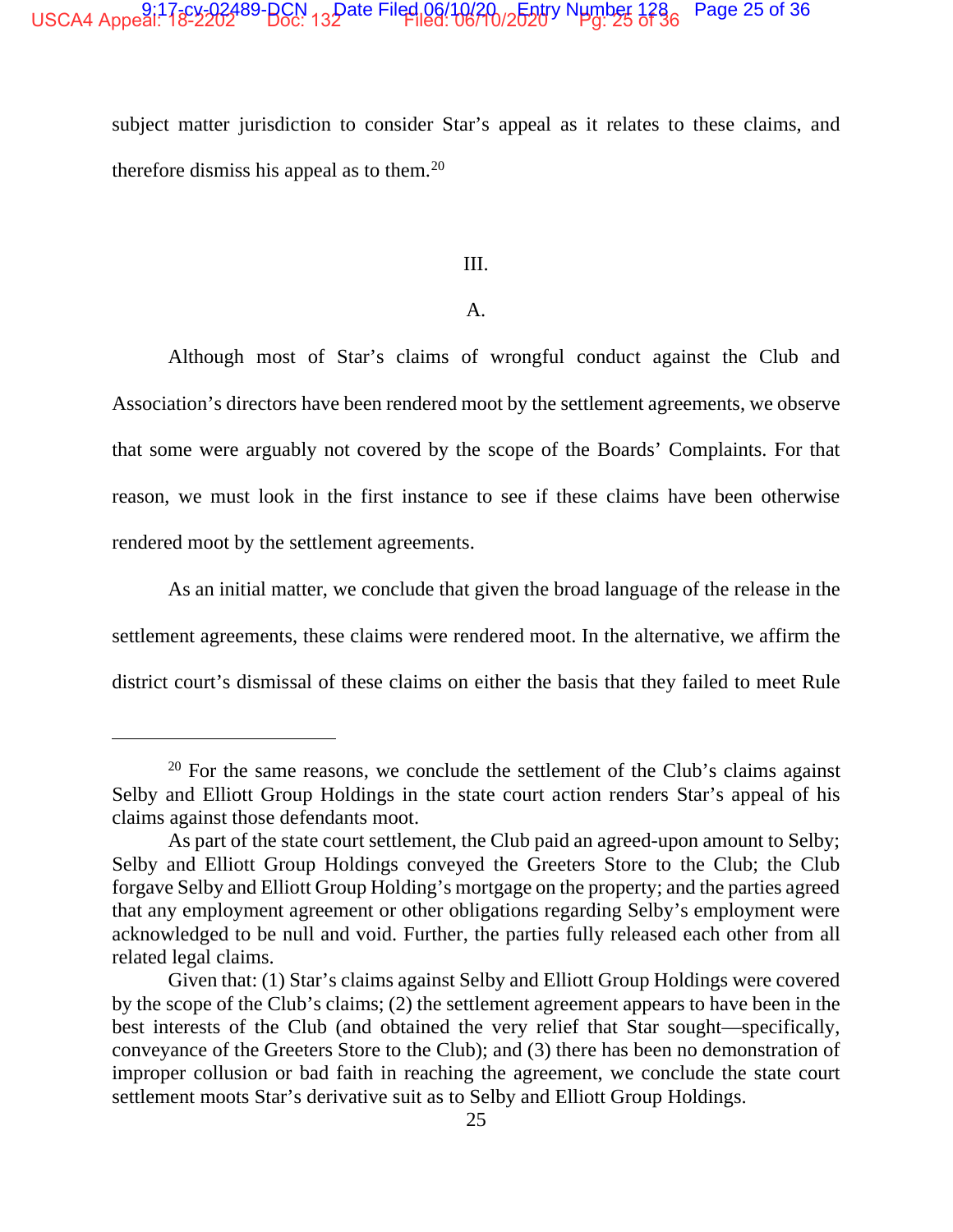### USCA4 Appeal: 17<sup>8</sup>°2202489-BCN 132ate Filed 06/10/20 /2620 Number 1286 Page 26 of 36

23.1's demand requirements or that the Boards' decision not to assert these causes of action was protected by the business judgment rule. *See Thigpen v. Roberts*, 468 U.S. 27, 30 (1984) ("[W]e may affirm on any ground that the law and the record permit and that will not expand the relief granted below."). Finally, we conclude that a set of allegations asserted by Star against the OCC has also been rendered moot by the settlement agreements or fails to state a claim against the OCC.

### B.

We first consider the ten claims asserted against the TI Oldfield defendants that were not asserted by the Boards in their respective lawsuits (namely, Star's eighth through seventeenth causes of action). Given that these allegations stem from alleged impropriety that related to the turnover, we conclude they are rendered moot by the broad language of the settlements releasing any claims related to the "Turnover . . . or any other matters pled or that could have been pled by the Parties against one another in the Civil Action." Settlement Agreement at 7.

In the alternative, we agree with the Special Master's conclusion that these claims failed to satisfy Rule 23.1's demand requirements and affirm the dismissal of these claims based on that failure. *See Rivers v. Wachovia Corp.*, 665 F.3d 610, 616 (4th Cir. 2011) (observing that a derivative action that does not meet Rule 23.1's requirements must be dismissed). In evaluating a derivative claim, a federal court must determine the adequacy of pleading under federal law but determine the sufficiency of the pre-suit demand under the substantive law of the state of incorporation—here, South Carolina. *Kamen v. Kemper*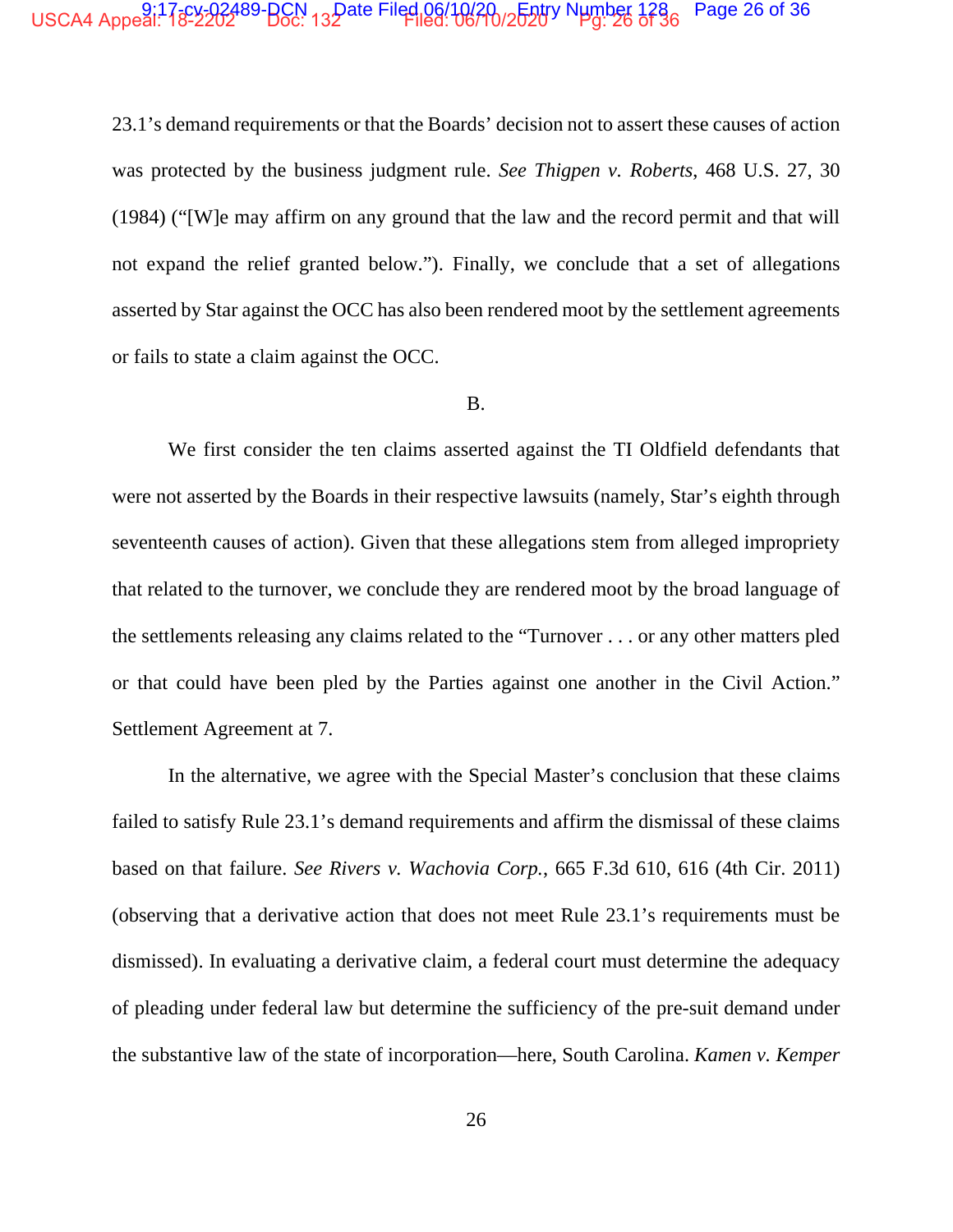# USCA4 Appeal: 13-2-2-2-2-489-BCN 13-Date Filed 06/10/2-0-12 Number 1286 Page 27 of 36

Fin. Servs., Inc., 500 U.S. 90, 108-09 (1991). Under South Carolina law, a demand must at a minimum identify the alleged wrongdoers, describe the factual basis of the wrongful acts and the harm caused to the corporation, and request remedial relief. Carolina First Corp. v. Whittle, 539 S.E.2d 402, 410 (S.C. Ct. App. 2000).

With this standard in mind, we briefly consider why each of these non-duplicative claims failed to satisfy Rule 23.1's demand requirements. As an initial matter, the Special Master concluded that Star's eighth cause of action, his RICO claim, failed to fulfill Rule 23.1 because his demand consisted only of his motion to intervene. But as the Special Master correctly observed, "[a] post-suit demand simply does not meet [Rule 23.1's] procedural prerequisite" of demand upon the Boards. In re Sapient Corp. Derivative Litig., 555 F. Supp. 2d 259, 263 (D. Mass. 2008); see also Wencoast Rests., Inc. v. Chart Capital Partners, L.P., No. 2:05-1650-18, 2006 WL 490101, at \*3 (D.S.C. Feb. 28, 2006) ("Since [Rule 23.1's] demand requirement is designed to give the directors an opportunity to take the action requested by the shareholder prior to suit, a post-suit demand likely would not suffice. Accordingly, most of the evidence of ... post-suit demands ... is irrelevant."); cf. Kamen, 500 U.S. at 96 ("The purpose of the demand requirement is to afford the directors an opportunity to exercise their reasonable business judgment and waive a legal right vested in the corporation in the belief that its best interests will be promoted by not insisting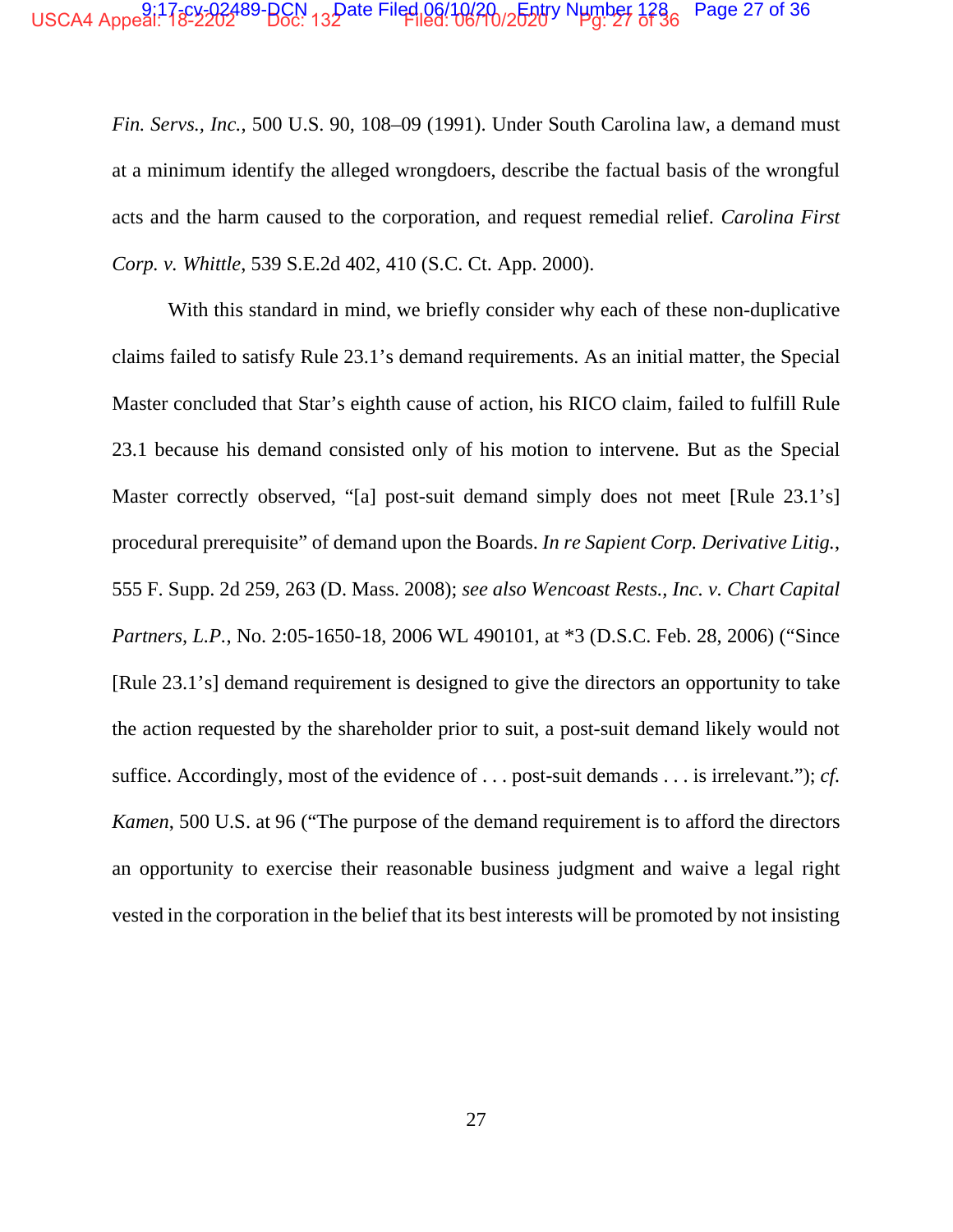#### USCA4 Appeal: 18-2222-289-BCN 132 ate Filed 06/10/20 2528/ Number 1286 Page 28 of 36

on such right.").<sup>21</sup> Similarly, with respect to his ninth cause of action—which sought modification of the Governing Documents and transfer agreements on the basis that they provided TI Oldfield and BEP Oldfield with control over the Boards, thereby amounting to contracts of adhesion—the Special Master concluded Star failed to fulfill the demand requirements because his only demand allegation was "that he demanded it by way of his motion to intervene." J.A. 1369. Altogether, we discern no error in the Special Master's analysis and affirm the dismissal of both of these claims.

As to Star's next five causes of action, we agree with the Special Master's conclusion that Star failed to make a particularized demand upon the Boards. Star's tenth cause of action sought "damages from various acts of ultra vires conduct of the director Defendants." J.A. 1369. Although he alleged "repeated demands . . . made by [him] and other [community] members . . . to pursue certain present and former board members," the Special Master concluded "[t]his is not a sufficiently particularized allegation of a demand because it does not describe the factual basis of the wrongful acts, harm to the corporation, or relief sought." J.A. 1369. We agree that such failure to state with particularity the harm to the Club and Association does not meet Rule 23.1's demand requirements. Next, Star's eleventh cause of action asserted a host of conflicts of interest on the part of all defendants—such as "fail [ure] to commence breach of fiduciary duty actions against post

<sup>&</sup>lt;sup>21</sup> To the extent that Star references a RICO claim in the Club Board meeting minutes, we also agree with the Special Master's conclusion that this fails to satisfy Rule 23.1's particularity requirements because it does not state the factual basis of any wrongful acts or harm caused to the Club.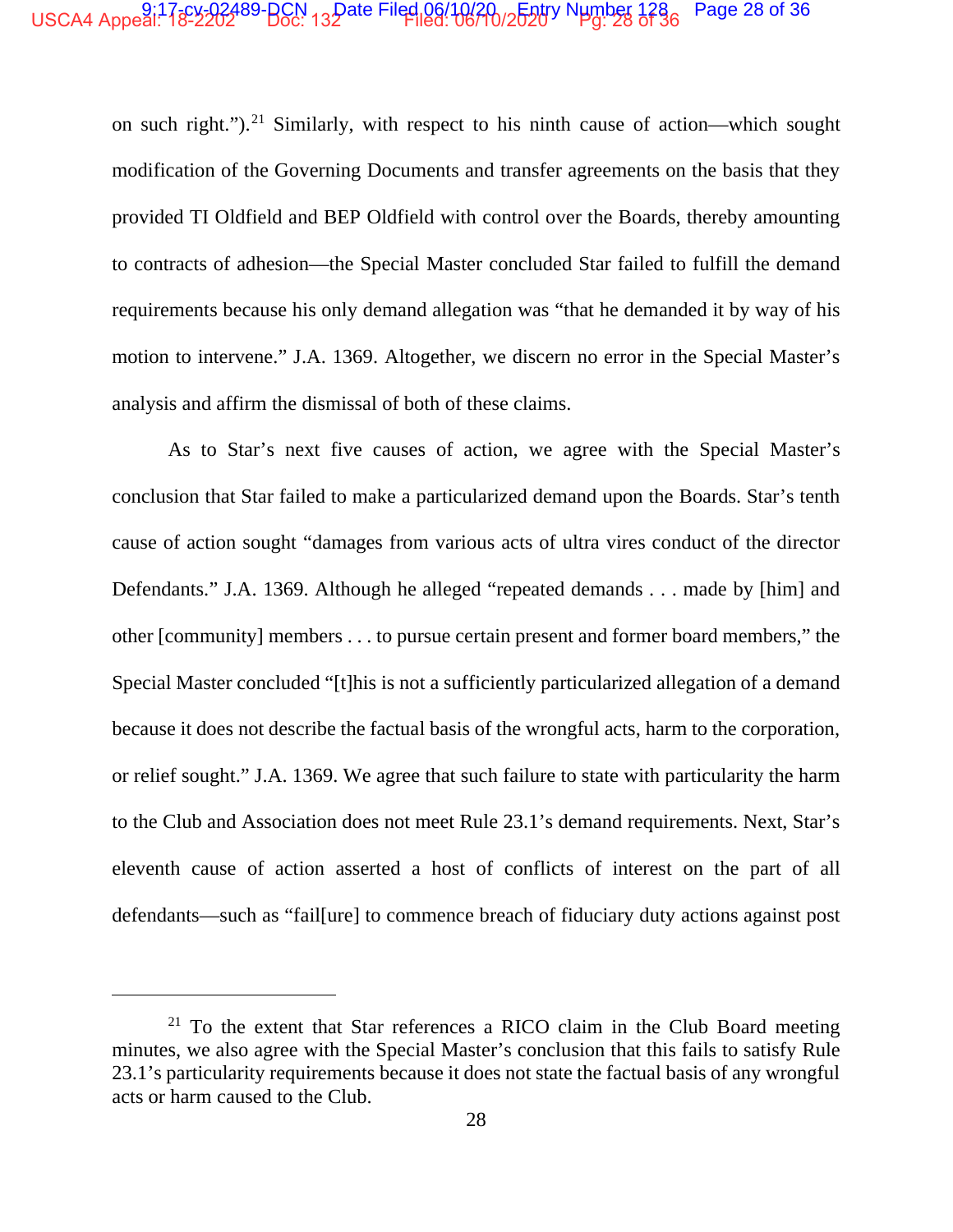# USCA4 Appeal: 17<sup>8</sup>°2202489-BCN 132ate Filed 06/10/20 /2520° Number 1286 Page 29 of 36

Turnover [Club and Association] directors arising from their willful financial negligence," J.A. 582—in violation of S.C. Code § 33-31-831. But as the Special Master correctly concluded, Star failed to allege that he demanded the Club or Association pursue these claims. And we likewise conclude that Star's twelfth cause of action—improper and undisclosed amendment to the Club bylaws,  $^{22}$  in violation of S.C. Code § 33-31-1021, asserted against all director defendants—failed to allege that he demanded the Club or Association take any action related to this purported amendment.<sup>23</sup> And as to Star's thirteenth cause of action, Star asserted that the directors failed to properly maintain and produce certain records over the course of the Turnover, such as "accurate accounting of utilization of funds by and between" the Club and Association. J.A. 535. The Special Master concluded this claim failed to satisfy Rule 23.1 because it did not state the harm caused to the Club or Association "from not providing an accurate accounting." J.A. 1371. We agree. Finally, with respect to Star's fourteenth cause of action, he asserted that all defendants were responsible for the alleged failure to report the Club and Association's actions to the South Carolina Attorney General pursuant to S.C. Code § 33-31-170.

 $22$  Specifically, Star alleged that in 2013, the Club bylaws were amended so that Club member dues could be applied to the upkeep of Club facilities, and that this amendment was passed by the Board "without notice or an opportunity for the members to vote on it." J.A. 1371.

<sup>&</sup>lt;sup>23</sup> Although Star cited an email to the Club Board asking for a copy of the amendment, as well as Board minutes stating that he wanted to bring a case related to a pattern of fraud based on unilateral modifications to a set of unspecified documents, "[the email did] not ask [the Club] to rescind or produce an amendment—the relief apparently sought in this cause of action." J.A. 1371. Given the failure to request such relief, we agree with the Special Master's view that the purported demand failed to meet the particularity requirements set forth by South Carolina law.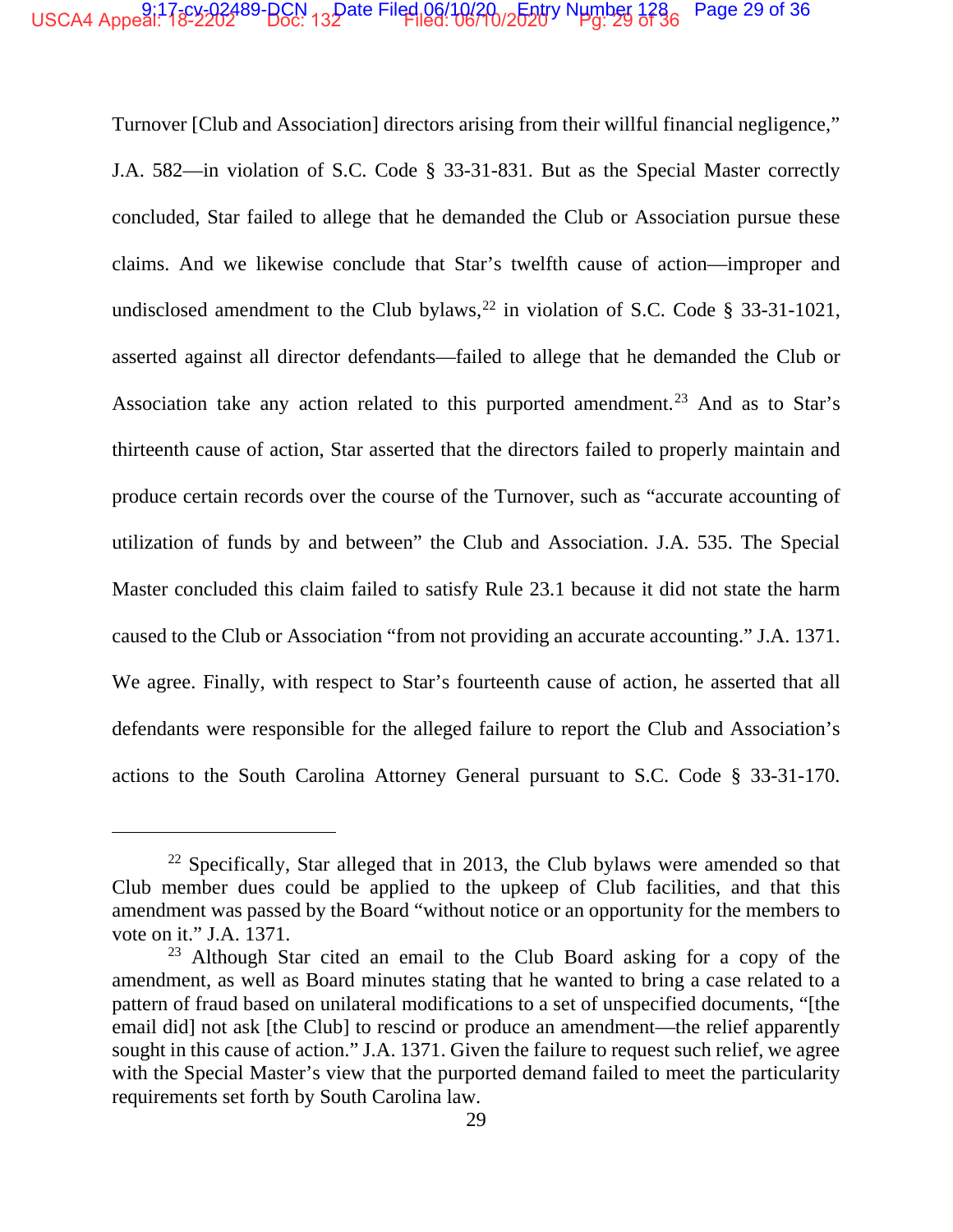### USCA4 Appeal: 17<sup>8</sup>°2202489-BCN 132ate Filed 06/10/20<sub>0</sub>620<sup>1</sup> Number 1286 Page 30 of 36

However, as the Special Master correctly noted, Star failed to fulfill the demand requirement because he did not allege that he demanded the Club or Association report their actions. For these reasons, we affirm the dismissal of these claims.

Next, Star's fifteenth cause of action sought the appointment of a receiver to engage in oversight of TI Oldfield, BEP Oldfield, and the Boards to ensure "accurate accounting, retention of assets, and credible reports of Oldfield's operations." J.A. 1372. The Special Master again correctly concluded Star had failed to fulfill Rule 23.1 because the only demand that Star alleged was through his motion to intervene, which, as discussed above, was insufficient. Likewise, Star's sixteenth cause of action—asserting that TI Oldfield violated Title XIV of the Housing and Urban Development Act of 1968 (the "Interstate Land Sales Full Disclosure Act"), 15 U.S.C. § 1701 *et seq.*, by filing an allegedly deceptive and inaccurate federally-mandated property report—failed to meet the demand requirements because his only allegation of demand was made by way of his motion to intervene. We therefore affirm the dismissal of these claims.

Finally, as to his seventeenth cause of action, Star asserted a claim for theft of services. This claim arose out of TI Oldfield's use of revenue generated from non-member utilization of Oldfield facilities (such as for weddings and golf) to breakeven on operational funds and offset its obligation to pay deficits. In his claim, Star argued that all such funds should have gone to the Club and Association. And although he alleged demand in the form of emails from other community members to the Boards stating that TI Oldfield's use of the revenue was "illegal" and amounted to "theft of services," he failed to cite any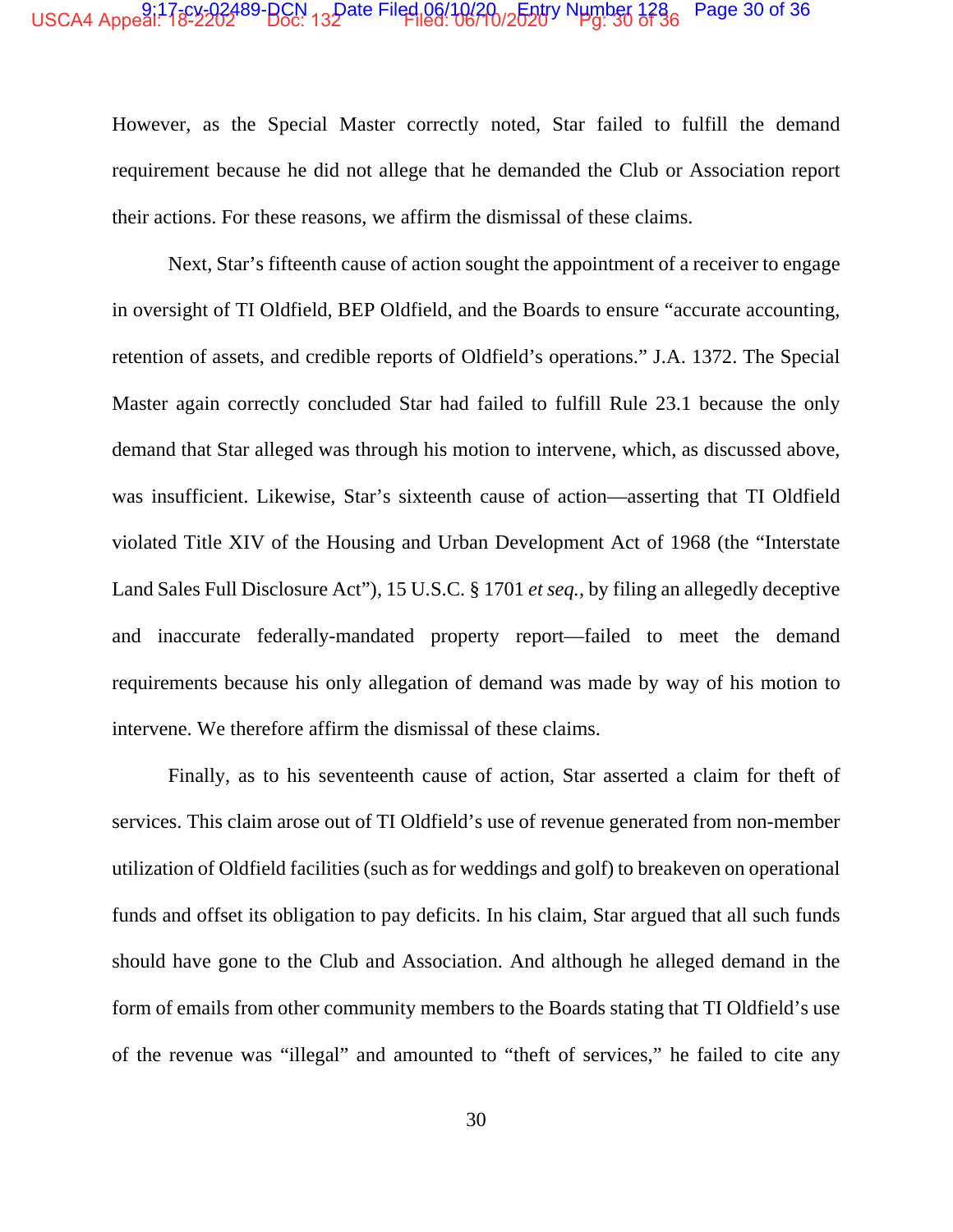## USCA4 Appeal: 17<sup>8</sup>°2202489-BCN 132ate Filed 06/10/20 /2520° Number 128 Page 31 of 36

communications that he himself made. J.A. 1373. Because Rule 23.1 requires that the named derivative plaintiff make the demand,  $24$  Star failed to meet Rule 23.1's demand requirements. In sum, to the extent these ten claims were not covered by the settlement agreements, we affirm the district court's dismissal of these claims for failure to satisfy Rule 23.1.<sup>25</sup>

Nonetheless, even if Star's claims had fulfilled Rule 23.1's demand requirements, we would alternatively conclude that the Boards' decision not to pursue them was protected by the business judgment rule. As noted, this rule "presumes that the board made its decision on an informed basis, in good faith and in the honest belief that the action was taken in the best interests of the company." *Morefield v. Bailey*, 959 F. Supp. 2d 887, 897 (E.D. Va. 2013). And in South Carolina, this rule "precludes judicial review of actions taken by a corporate governing board absent a showing of a lack of good faith, fraud, self-

<sup>&</sup>lt;sup>24</sup> Given that Rule 23.1 refers to "the plaintiff" in three instances—that "the plaintiff" fairly and adequately represent shareholder interests; allege he was a shareholder at the time of the transaction; and make the demand, Rule  $23.1(a)$ ,  $(b)(1)$ ,  $(b)(3)(A)$ —these requirements would be rendered meaningless if "the plaintiff" meant every member or shareholder. If this were the case, any member "would always fairly and adequately represent the shareholder" and satisfy the requirement that he or she be a shareholder at the time of the transaction. J.A. 1374–75. Given this, the only reasonable reading of Rule 23.1 is that the named derivative plaintiff must make the demand.

 $25$  The district court also correctly concluded that Star failed to show that demand would have been futile. Under South Carolina law, the plaintiff bears the burden of alleging particularized facts in support of the assertion that demand would have been futile. *Carolina First Corp.*, 539 S.E.2d at 411. South Carolina courts have concluded that demand requirements must be rigorously enforced such that conclusory allegations that the alleged wrongdoers "controlled the board" are insufficient to establish futility, absent particularized facts to support it. *Id.* at 412. As the Special Master correctly recognized, Star failed to allege futility at all, much less with particularity.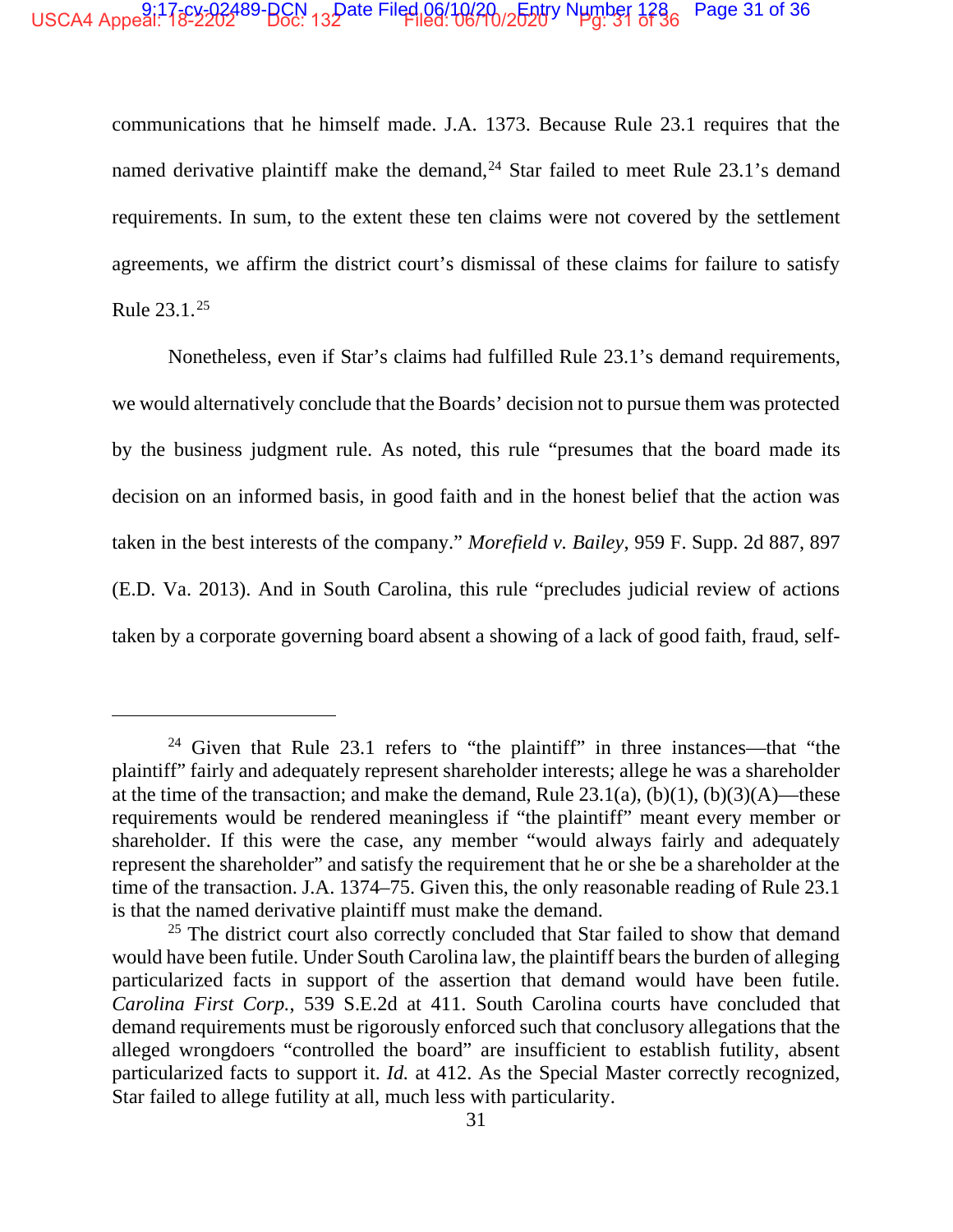#### USCA4 Appeal: 13-22222489-BCN 132 pate Filed 06/10/20 / 2520 N Number 1286 Page 32 of 36

dealing or unconscionable conduct." *Dockside Ass'n*, 362 S.E.2d at 874. Here, the record indicates that the only possible showing of "a lack of good faith, fraud, self-dealing or unconscionable conduct" would stem from Star's allegations of TI Oldfield's control over the Boards. *Id.* Nonetheless, as discussed at length previously, given that the Boards are controlled by community-elected members, we discern no such conflict of interest or control by TI Oldfield. Further, there is nothing in the record indicating that the Boards' decision not to pursue these claims was made in bad faith or was the result of self-dealing or unconscionable conduct, nor has Star offered any particularized facts indicating to the contrary. Given this, we conclude such a decision not to pursue these claims was protected by the business judgment rule.

 $C_{\cdot}$ 

In addition, the Special Master concluded that Star had satisfied Rule 23.1 as to the narrow remaining portion of the breach of fiduciary duty and quantum meruit claims asserted against TI Oldfield and BEP Oldfield, but recommended dismissing them. As to the causes of action against BEP Oldfield, the Special Master concluded Star had failed to state a claim under Rule 12(b)(6). In the fiduciary duty claim,  $26$  Star alleged that the

<sup>&</sup>lt;sup>26</sup> To assert a breach of fiduciary duty, the plaintiff must establish the existence of a fiduciary relationship. Steele v. Victory Sav. Bank, 368 S.E.2d 91, 94 (S.C. Ct. App. 1988). South Carolina law defines a fiduciary relationship as one "founded on trust and confidence reposed by one person in the integrity and fidelity of another." *Id.* at 93. And to establish this relationship, "the facts and circumstances must indicate the party reposing trust in another has some foundation for believing the one so entrusted will act not in his own behalf but in the interest of the party so reposing." Moore v. Moore, 599 S.E.2d 467, 472 (S.C. Ct. App. 2004).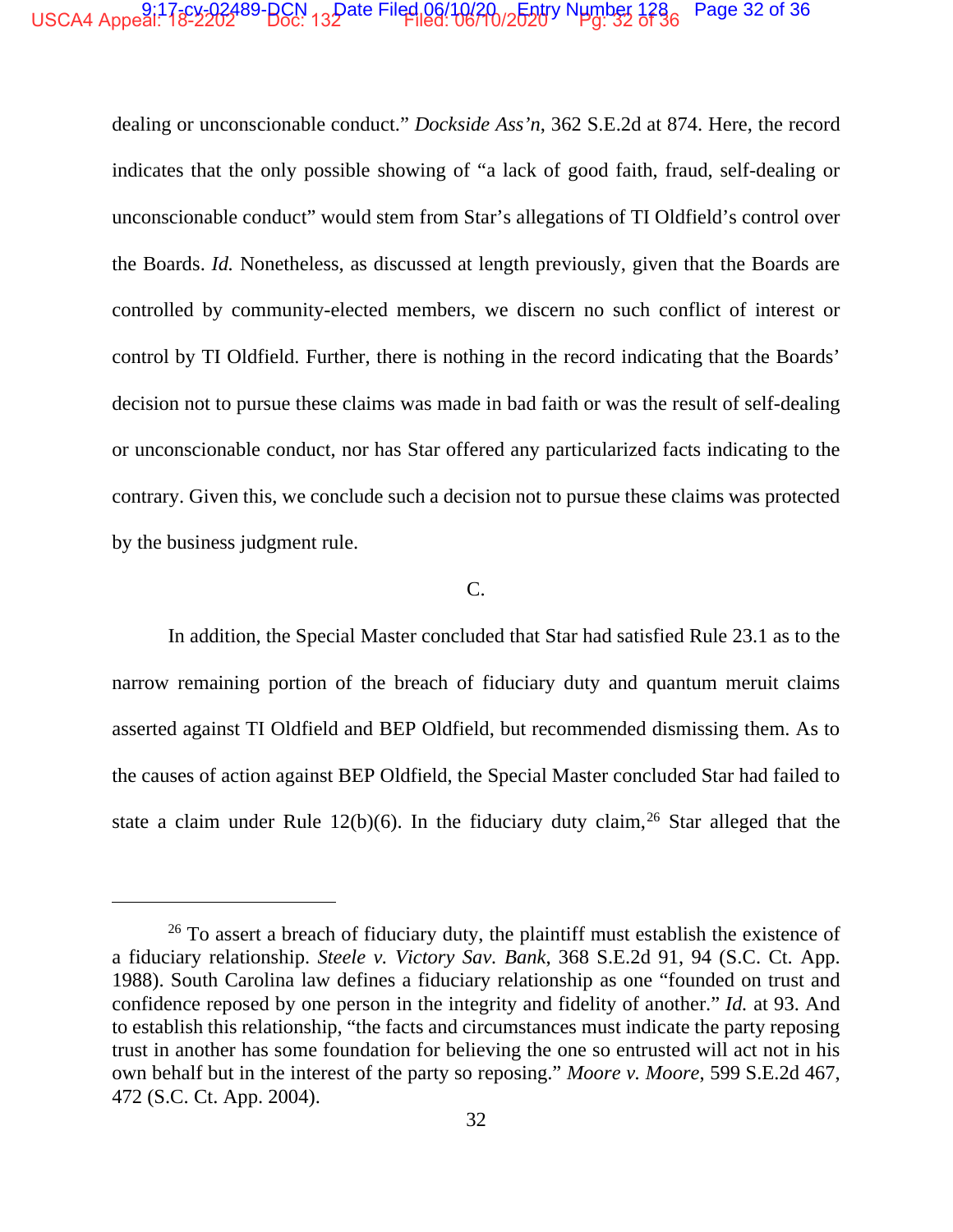#### USCA4 Appeal: 18-2202489-BCN 132 ate Filed 06/10/20-2520V Number 1286 Page 33 of 36

"transfer to BEP of only rights but no obligations [to] pay [Club] dues 'removed an estimated 20% of the lots from contributing dues to the [Club]' and resulted in an increase in dues paid by the members." J.A. 1376. However, the Special Master observed that "even" accepting all of this," Star had failed to allege or otherwise show that BEP Oldfield owed a duty to the Club or Association "by virtue of its purchase of lots." J.A. 1377. And to the extent BEP Oldfield could appoint a director to the Association (while abstaining from paying dues to the Club), "it [was] unclear how the appointment of a director to [the Association] could result in a breach of fiduciary duty to pay dues to another entity," the Club. J.A. 1377–78. In sum, there was no allegation of any facts supporting the existence of a fiduciary relationship between BEP Oldfield and the Club. And even accepting Star's allegations as true, he had only alleged that BEP Oldfield purchased lots from TI Oldfield, received an assignment of certain rights, and appointed an Association Board director. J.A. 540–41. We agree that this fails to establish a fiduciary relationship under South Carolina law.

As to the quantum meruit claim<sup>27</sup>—in which Star alleged that BEP Oldfield had received a benefit via the transfer of the lots "to the disadvantage" of the Association and Club because it was not required to pay Club dues—the Special Master concluded that Star had failed to demonstrate a benefit conferred by the Club or Association upon BEP

<sup>&</sup>lt;sup>27</sup> The elements of a quantum meruit claim are: (1) a benefit conferred by the plaintiff upon the defendant; (2) realization of that benefit; and (3) retention of the benefit by the defendant under circumstances making it inequitable for him or her to retain it without paying its value. Gignilliat v. Gignilliat, Savitz & Bettis, L.L.P., 684 S.E.2d 756, 764 (S.C. 2009).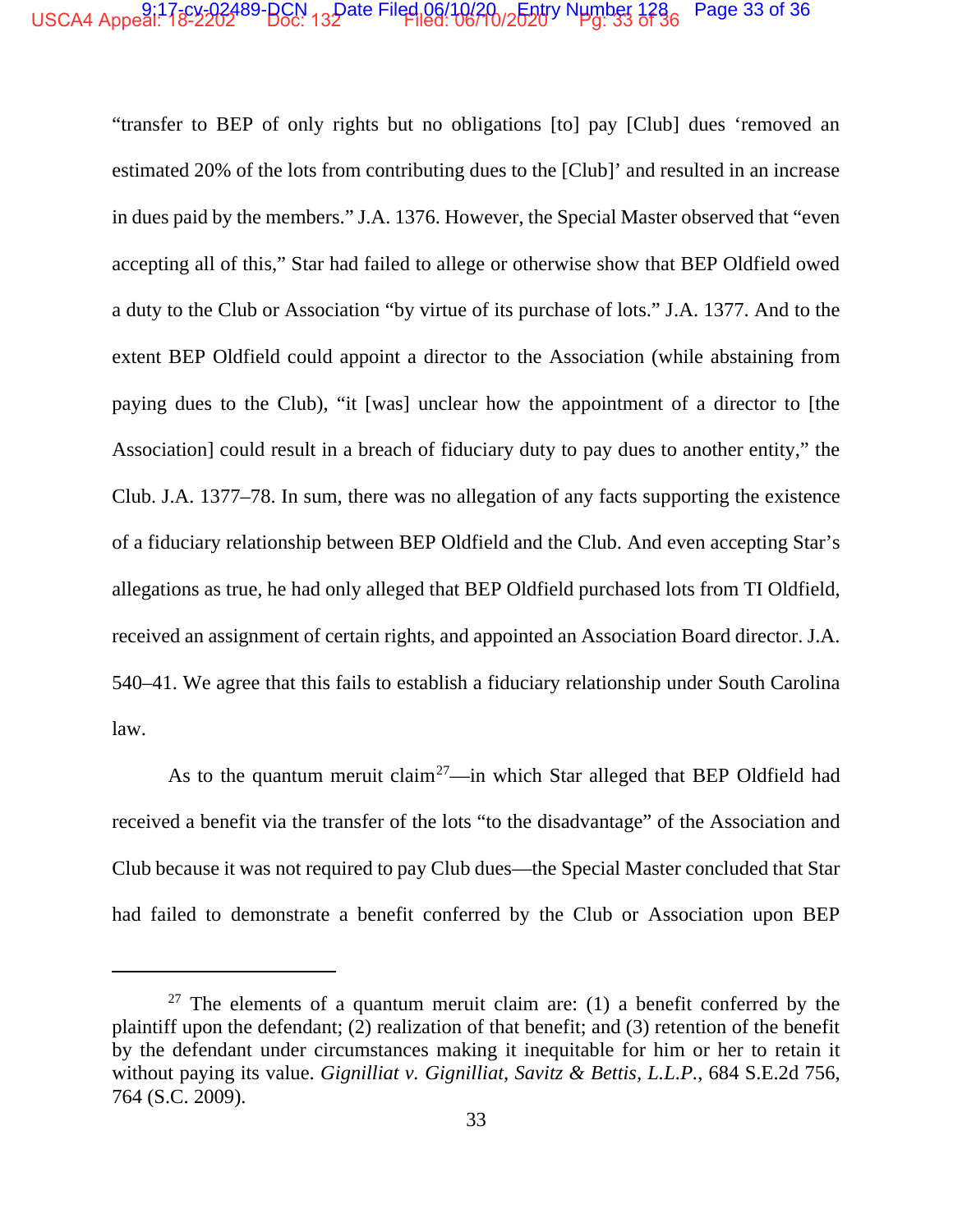## USCA4 Appeal: 13-2-2-2-2-489-BCN 13-Date Filed 06/10/2-0-12-5-2-07 Number 1286 Page 34 of 36

Oldfield. Specifically, the Special Master concluded, Star had failed to allege the Club or Association "had anything to do with the purchase transaction or that BEP requested anything from them." J.A. 1379. Rather, BEP Oldfield had entered into a transaction with TI Oldfield. We agree and conclude that even if the settlement agreements did not moot these claims, Star failed to state a quantum meruit claim against BEP Oldfield: Star did not allege that the Association or the Club were involved in the transaction; that BEP Oldfield requested anything from either Board; or that BEP Oldfield did anything to cause the Club to rely upon it for payment of dues or induced the Club in any way.

The Special Master also recommended dismissing the claims against TI Oldfield because the Boards' decision not to pursue such causes of action against TI Oldfield to recover the unpaid dues from BEP Oldfield was protected by the business judgment rule. The Special Master concluded that the only colorable allegations in Star's Complaint "arguably applicable to business judgment are that TI Oldfield controls the [B]oards and their failure to seek the remedies sought by [Star] shows the [B]oards are conflicted from bringing this action." J.A. 1381. However, the Special Master observed, "that TI Oldfield may appoint one<sup>[]</sup> minority director to the [B]oards does not support a finding that it controls them. That the [B]oards chose not to assert [Star's desired remedies] does not show bad faith." J.A. 1381. We agree and conclude that even if the settlement agreements did not moot these claims, Star has failed to meet his burden of demonstrating that the Boards' decision not to pursue these claims was not protected by the business judgment rule. This decision is therefore shielded from further judicial review.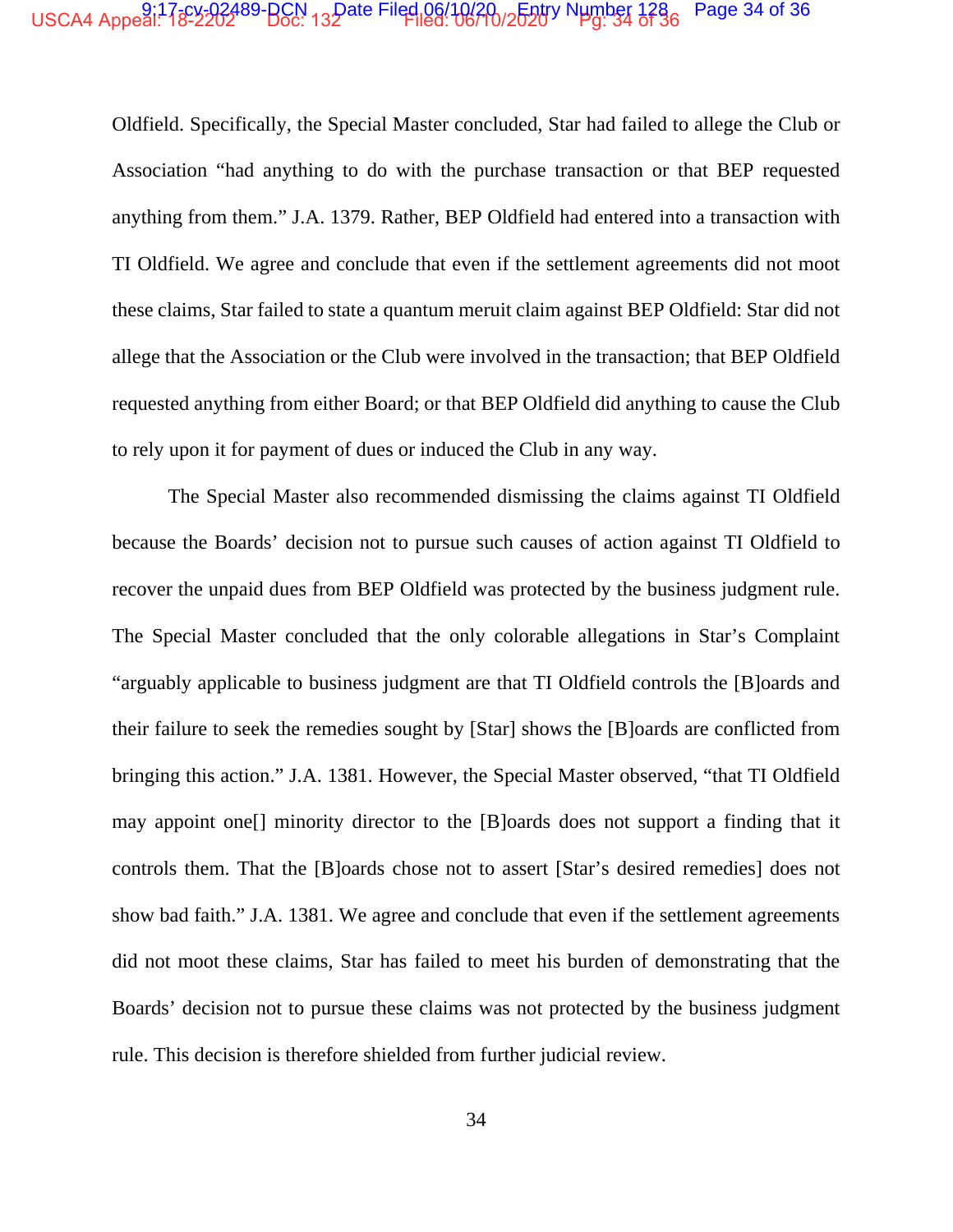C.

Finally, we consider Star's claims against the OCC, a since-dissolved non-profit organization created by and comprised of Oldfield homeowners to oversee the turnover. The factual allegations Star sets forth against the OCC assert that it "took no steps to intervene in the destructive activity" by TI Oldfield and BEP Oldfield during the turnover. J.A. 548. TI Oldfield and the Boards argue that these brief mentions of the OCC in Star's Complaint fail to state any claims against OCC. They also point out that the Boards elected not to bring any claims against the OCC, and Star has failed to allege any facts suggesting the Boards' decision should not be protected by the business judgment rule.

We conclude that to the extent Star asserted claims against the OCC with the same underlying factual allegations that were otherwise covered by either of the Boards' lawsuits, (1) the Boards' decision not to sue the OCC was protected by the business judgment rule (for the same reasons discussed above) and/or (2) any claims that could have been asserted were covered by the broad language of the settlements, which discharged claims that could have been brought in relation to any of the parties' "related entities." Settlement Agreement at 7. In the alternative, we also conclude that to the extent that Star asserted claims that were not brought by the Club or Association, Star failed to state a claim against the OCC, warranting dismissal under Rule 12(b)(6). *Ostrzenski v. Seigel*, 177 F.3d 245, 253 (4th Cir. 1999) ("[W]e may affirm the dismissal by the district court on the basis of any ground supported by the record even if it is not the basis relied upon by the district court.").